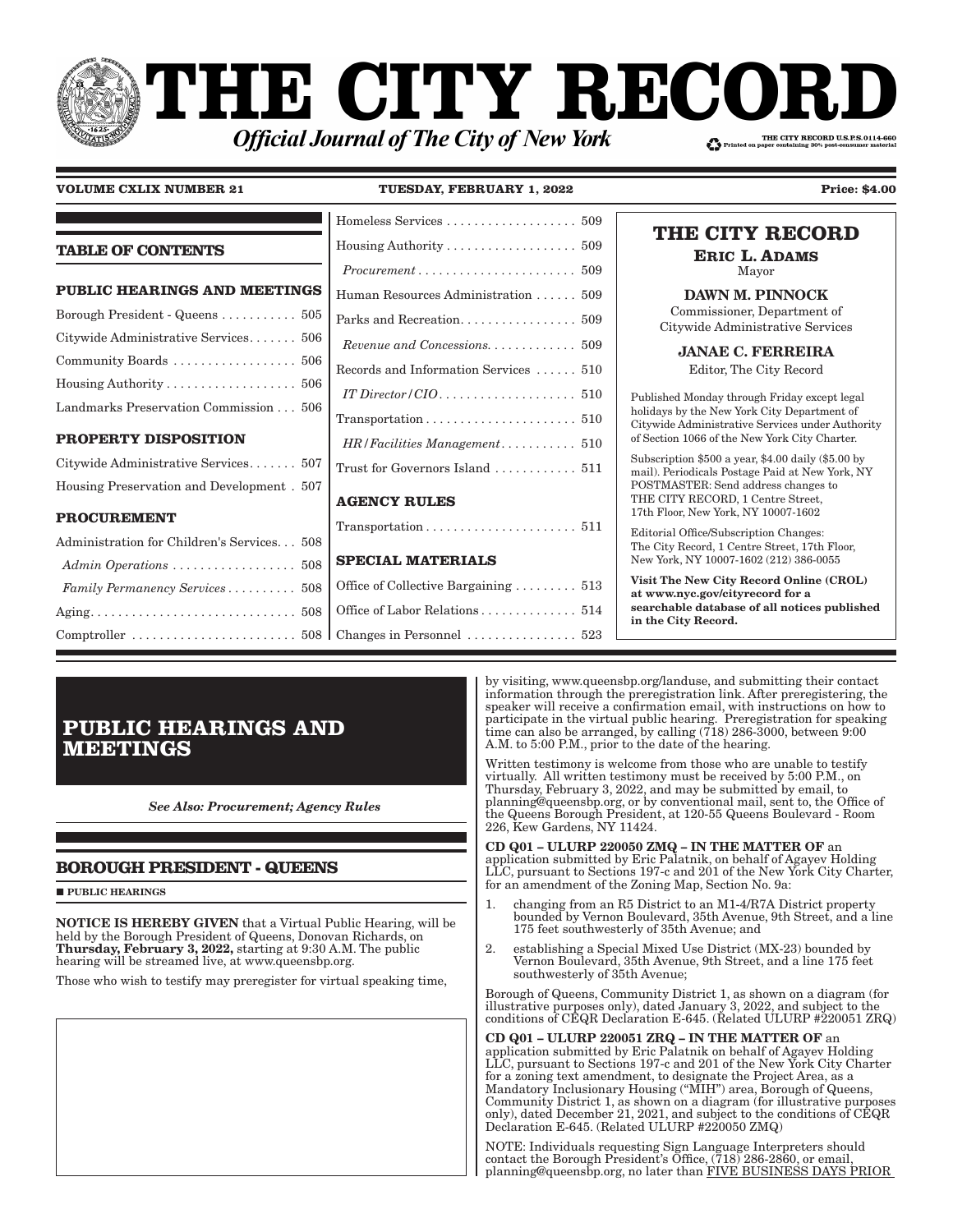### TO THE PUBLIC HEARING.

Accessibility questions: (718) 286-2860, by: Thursday, January 27, 2022, 4:00 P.M.

**Eg** cc

j27-f2

## **CITYWIDE ADMINISTRATIVE SERVICES**

**PUBLIC HEARINGS** 

### DIVISION OF CITYWIDE PERSONNEL SERVICES PROPOSED AMENDMENT TO CLASSIFICATION

PUBLIC NOTICE IS HEREBY GIVEN of a virtual public hearing to amend the Classification of the Classified Service of the City of New York.

A virtual public hearing will be held by the Commissioner of Citywide Administrative Services in accordance with Rule 2.6 of the Personnel Rules and Regulations of the City of New York via Microsoft Teams on February 14, 2022, at 10:00 A.M.

Microsoft Teams details:

**Topic:** Police Officer List Appropriation -- Public Hearing Meeting Link: https://teams.microsoft.com/l/meetup-join/19%3ameeting\_ NWY5MGM5OGQtYzc2Zi00YmQ3LTg5NDEtNWQyMzQ3ZjU2ZGNj%40 thread.v2/0?context=%7b%22Tid%22%3a%2232f56fc7-5f81-4e22-a95b-15da66513bef%22%2c%22Oid%22%3a%226424b690-9c6d-4046-97b9 cb6868382bed%22%7d Phone number: 646-893-7101

Phone Conference ID: 331 027 744#

For more information go, to the DCAS website, at https://www1.nyc.gov/site/dcas/about/public-hearings.page

WHEREAS, the DCAS Commissioner has determined that it would be in the best interest of the Civil Service of the City of New York to make Police Officer (70210), Open Competitive, Exams No. 1802, 7326, 8339, 0320 and 2027 eligible lists appropriate for filling positions in the titles of School Safety Agent (60817) and Traffic Enforcement Agent (71651).

WHEREAS, this action is not a precedent for any future list for Police Officer (70210), unless specifically authorized by the Commissioner; Now therefore be it

RESOLVED, that it is hereby amended as follows:

I. The subject eligible lists are made appropriate for filling positions in the titles of School Safety Agent (60817) and Traffic Enforcement Agent (71651). This action is not a precedent for any future list for Police Officer (70210), unless specifically authorized by the Commissioner

1. Eligibles accepting an appointment as School Safety Agent (60817) or Traffic Enforcement Agent (71651) from the subject lists will remain on the respective open competitive list for Police Officer (70210), Exam Nos. 1802, 7326, 8339, 0320, or 2027.

If you need to request a reasonable accommodation to, attend or have questions about accessibility, please contact DCAS Accessibility, at (212) 386-0256, or accessibility@dcas.nyc.gov.

Accessibility questions: DCAS Accessibility, (212) 386-0256, accessibility@dcas.nyc.gov, by: Friday, February 11, 2022, 5:00 P.M.

 $\mathbf{C}^{\mathbf{\emptyset}}$  cc

j31-f2

### **COMMUNITY BOARDS**

**PUBLIC HEARINGS** 

NOTICE IS HEREBY GIVEN that the following matters have been scheduled for public hearing by Community Board:

### BOROUGH OF BROOKLYN

COMMUNITY BOARD NO. 01 – Tuesday, February 1, 2022, at 6:30 P.M., Community Board #1 Public Hearing, via WEBEX (While we cannot meet in person, we will be meeting virtually. Below are options for you to connect.) All persons who wish to speak or submit testimony, MUST SIGN UP PRIOR to the meeting by 2:00 P.M. NOTE --- All persons who wish to speak during the meeting --- Please see form: https://www1.nyc. gov/site/brooklyncb1/meetings/speaker-request-form.page.

#### Meeting address for Attendees

https://nyccb.webex.com/nyccb/j.php?MTID=mf8196f1c31fb317a b9537a1c6fa6eaab

Meeting number: 2332 241 4572 Meeting Password: q3aYTP3YUt3 Audio conference: United States Toll New York +1-646-992-2010

Access code : 2332 241 4572

PRESENTATION: Broadway Triangle (Application No. C 220209 HAK) - This is a public application by HPD requesting a UDAAP designation and disposition of City-Owned property, to facilitate the development of a new nine-story rental residential building with approximately 29 units of affordable housing, located at 29-31 Bartlett Street, located in CD 1 Williamsburg, Brooklyn. Presenters: Charlie Stewart, St. Nicks Alliance, Frank Lang, St. Nicks Alliance, Makeda Marshall-NeSmith, NYC Department of Housing Preservation and Development

Accessibility questions: CB#1, (718) 389-0009, bk01@cb.nyc.gov, by: Tuesday, February 1, 2022, 2:00 P.M.

 $cc$ 

j24-f1

### **HOUSING AUTHORITY**

### **NOTICE**

Because of the ongoing COVID-19 health crisis, and in relation to Chapter 1 of the Laws of 2022, the Audit & Finance Committee Meeting of the New York City Housing Authority, scheduled for Tuesday, February 8, 2022, at 10:00 A.M., will be limited to viewing the livestream or listening, via phone, instead of attendance in person.

For public access, the meeting will be streamed live, on YouTube Channel, and on NYCHA's Website, at https://www1.nyc.gov/site/nycha/ about/audit-committee-meetings.page, or can be accessed, via Zoom, by calling 1 (877) 853-5247, and using Webinar ID: 853 0935 2862.

For those wishing to provide public comment, pre-registration is required, via email, to audit@nycha.nyc.gov, or by contacting,  $(212)$  306-3780, no later than  $2:00$  P.M., on the day prior to the Audit Committee Meeting. When pre-registering, please provide your name, development or organization name, contact information, email address and item you wish to comment on. You will then be contacted with instructions for providing comment. Comments are limited to the items on the Agenda.

Speaking time will be limited to three minutes. Speakers will provide comment in the order in which the requests to comment are received. The public comment period will conclude upon all speakers being heard or at the expiration of 30 minutes allotted for public comment, whichever occurs first.

Copies of the Agenda will be available, on NYCHA's Website, no earlier than 24 hours before the upcoming Audit & Finance Committee Meeting. Copies of the draft Minutes will also be available, on NYCHA's Website, no earlier than 3:00 P.M., on Thursday, two weeks after the Audit & Finance Committee Meeting.

Any changes to the schedule will be posted here, via social media and on NYCHA's Website, at https://www1.nyc.gov/site/nycha/about/ audit-committee-meetings.page, to the extent practicable, at a reasonable time before the meeting.

Any person requiring a reasonable accommodation in order to participate in the Audit & Finance Committee Meeting, should contact the Department of Internal Audit and Assessment by phone, at (212) 306-3780 or by email, at audit@nycha.nyc.gov, no later than Friday, February 4, 2022, at 4:00 P.M.

For additional information regarding the Audit & Finance Committee Meeting, please visit NYCHA's Website, contact by phone, at (212) 306-3780, or by email, at audit@nycha.nyc.gov.

j28-f8

### **LANDMARKS PRESERVATION COMMISSION**

### **PUBLIC HEARINGS**

NOTICE IS HEREBY GIVEN that, pursuant to the provisions of Title 25, Chapter 3 of the Administrative Code of the City of New York (Sections 25-303, 25-307, 25-308, 25-309, 25-313, 25-318, 25-320), on Tuesday, February 8, 2022, the Landmarks Preservation Commission (LPC or agency), will hold a public hearing by teleconference with respect to the properties list below, and then followed by a public meeting.

The final order and estimated times for each application will be posted on the Landmarks Preservation Commission website, the Friday before the hearing. Please note that the order and estimated times are subject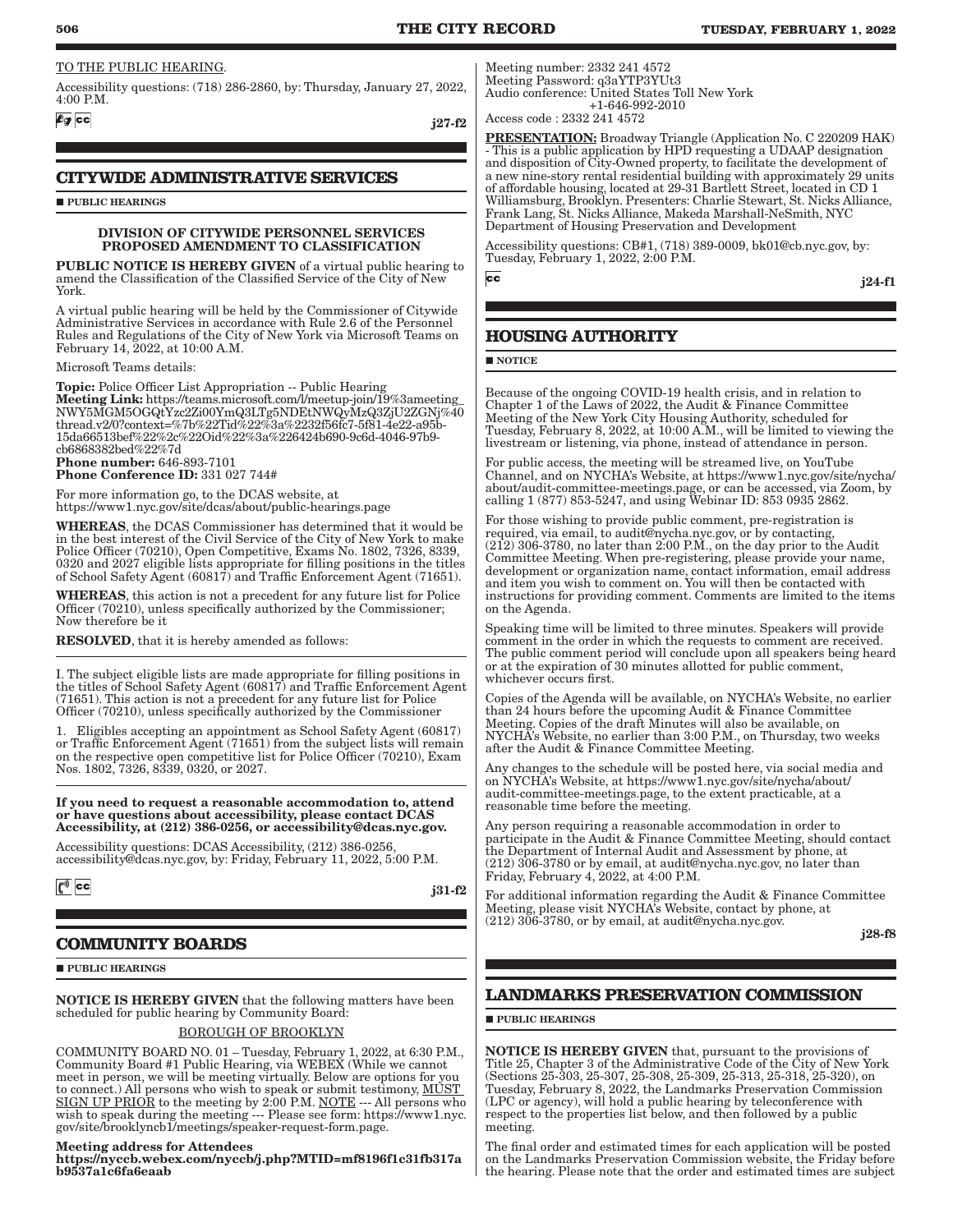to change. The teleconference will be by the Zoom app and will be live streamed on the LPC's YouTube channel, www.youtube.com/nyclpc. Members of the public should observe the meeting on the YouTube channel and may testify on particular matters by joining the meeting using either the Zoom app or by calling in from any phone. Specific instructions on how to observe and testify, including the meeting ID and password, and the call-in number, will be posted on the agency's website, under the "Hearings" tab, https://www1.nyc.gov/site/lpc/ hearings/hearings.page, on the Monday before the public hearing. Any person requiring language assistance services or other reasonable accommodation in order to participate in the hearing or attend the meeting, should contact the LPC, by contacting Sasha Sealey, Community and Intergovernmental Affairs, at ssealey@lpc.nyc.gov, at least five (5) business days before the hearing or meeting. Please note: Due to the City's response to COVID-19, this public hearing and meeting is subject to change and/or cancellation.

### 922 Albemarle Road - Prospect Park South Historic District LPC-22-03231 - Block 5112 - Lot 8 - Zoning: R1-2 CERTIFICATE OF APPROPRIATENESS

A free-standing house, designed by Benjamin Driesler and built in 1909. Application is to replace windows and install a skylight.

### 160 Marlborough Road - Prospect Park South Historic District LPC-22-05801 - Block 5118 - Lot 13 - Zoning: R1-2 CERTIFICATE OF APPROPRIATENESS

A Mediterranean style house, designed by Robert Bryson and Carroll Pratt and built in 1905 with the porch enclosed c. 1951. Application is to modify window openings, replace windows and alter the roof.

### 39-38 45th Street - Sunnyside Gardens Historic District LPC-22-04661 - Block 155 - Lot 78 - Zoning: R4 CERTIFICATE OF APPROPRIATENESS

A simplified Colonial Revival style rowhouse, designed by Clarence Stein and Henry Wright and built in 1926. Application is to install skylights.

### 259 Hollywood Avenue - Douglaston Historic District LPC-19-36781 - Block 8046 - Lot 33 - Zoning: R1-2 CERTIFICATE OF APPROPRIATENESS

A vernacular Colonial Revival style house, designed by George J. Hardway and built in 1915. Application is to legalize modifications to the porch, a window opening and driveway; legalize the installation of windows and a fence, the removal of mature trees and shutters, and the construction of a retaining wall, all without Landmarks Preservation Commission permit(s), and legalize the construction of a deck in non-compliance with Landmarks Preservation Commission permit(s).

### 25 East 11th Street - Greenwich Village Historic District LPC-22-05846 - Block 569 - Lot 31 - Zoning: R7-2 CERTIFICATE OF APPROPRIATENESS

A Greek Revival style rowhouse, built in 1842-1845. Application is to construct rear yard and rooftop additions, and alter the façade.

#### 428 West 20th Street - Chelsea Historic District LPC-22-01004 - Block 717 - Lot 7502 - Zoning: R7B CERTIFICATE OF APPROPRIATENESS

An Italianate style residence, built in 1857. Application is to construct a rooftop addition.

### 44-54 9th Avenue and 351-355 West 14th Street - Gansevoort Market Historic District

LPC-22-06133 - Block 738 - Lot 1, 8 - Zoning: C6-2A CERTIFICATE OF APPROPRIATENESS

A row of Greek Revival style rowhouses, with stores built c. 1845-46 and a row of Greek Revival style town houses, with stores built c. 1842-44. Application is to reconstruct facades.

### 541 Columbus Avenue (aka 61 West 86th Street) - Upper West Side/Central Park West Historic District LPC-21-06610 - Block 1200 - Lot 1 - Zoning: R10A CERTIFICATE OF APPROPRIATENESS

A Romanesque Revival style flats building, designed by John G. Prague and built in 1888-1889. Application is to replace ground infill.

### 21 East 63rd Street - Upper East Side Historic District LPC-22-06084 - Block 1378 - Lot 113 - Zoning: C5-1 CERTIFICATE OF APPROPRIATENESS

A Beaux-Arts style rowhouse, built in 1900 and designed by Buchman and Fox and altered in 1980. Application is to remove the stoop, alter the ground floor and modify the areaway walls and ironwork.

# **PROPERTY DISPOSITION**

### **CITYWIDE ADMINISTRATIVE SERVICES**

### **SALE**

The City of New York in partnership with PropertyRoom.com posts vehicle and heavy machinery auctions online every week, at: https://www.propertyroom.com/s/nyc+fleet

All auctions are open,, to the public and registration is free.

Vehicles can be viewed in person, at: Kenben Industries Ltd., 1908 Shore Parkway, Brooklyn, NY 11214 Phone: (718) 802-0022

No previous arrangements or phone calls are needed to preview. Hours are Monday and Tuesday from 10:00 A.M. - 2:00 P.M.

f23-a4

## **HOUSING PRESERVATION AND DEVELOPMENT**

**PUBLIC HEARINGS** 

All Notices Regarding Housing Preservation and Development Dispositions of City-Owned Property, appear in the Public Hearing Section.

j5-d30

# **PROCUREMENT**

### *"Compete To Win" More Contracts!*

*Thanks to a new City initiative - "Compete To Win" - the NYC Department of Small Business Services offers a new set of FREE services to help create more opportunities for minority and Women-Owned Businesses to compete, connect and grow their business with the City. With NYC Construction Loan, Technical Assistance, NYC Construction Mentorship, Bond Readiness, and NYC Teaming services, the City will be able to help even more small businesses than before.*

*Win More Contracts, at nyc.gov/competetowin*

*"The City of New York is committed to achieving excellence in the design and construction of its capital program, and building on the tradition of innovation in architecture and engineering that has contributed,, to the City's prestige as a global destination. The contracting opportunities for construction/construction services and construction-related services that appear in the individual agency listings below reflect that commitment to excellence."*

### HHS ACCELERATOR PREQUALIFICATION

To respond to human services Requests for Proposals (RFPs), in accordance with Section 3-16 of the Procurement Policy Board Rules of the City of New York ("PPB Rules"), vendors must first complete and submit an electronic HHS Accelerator Prequalification Application using the City's PASSPort system. The PASSPort system is a web-based system maintained by the City of New York for use by its Mayoral Agencies to manage procurement. Important business information collected in the Prequalification Application is required every three years. Documents related to annual corporate filings must be submitted on an annual basis to remain eligible to compete.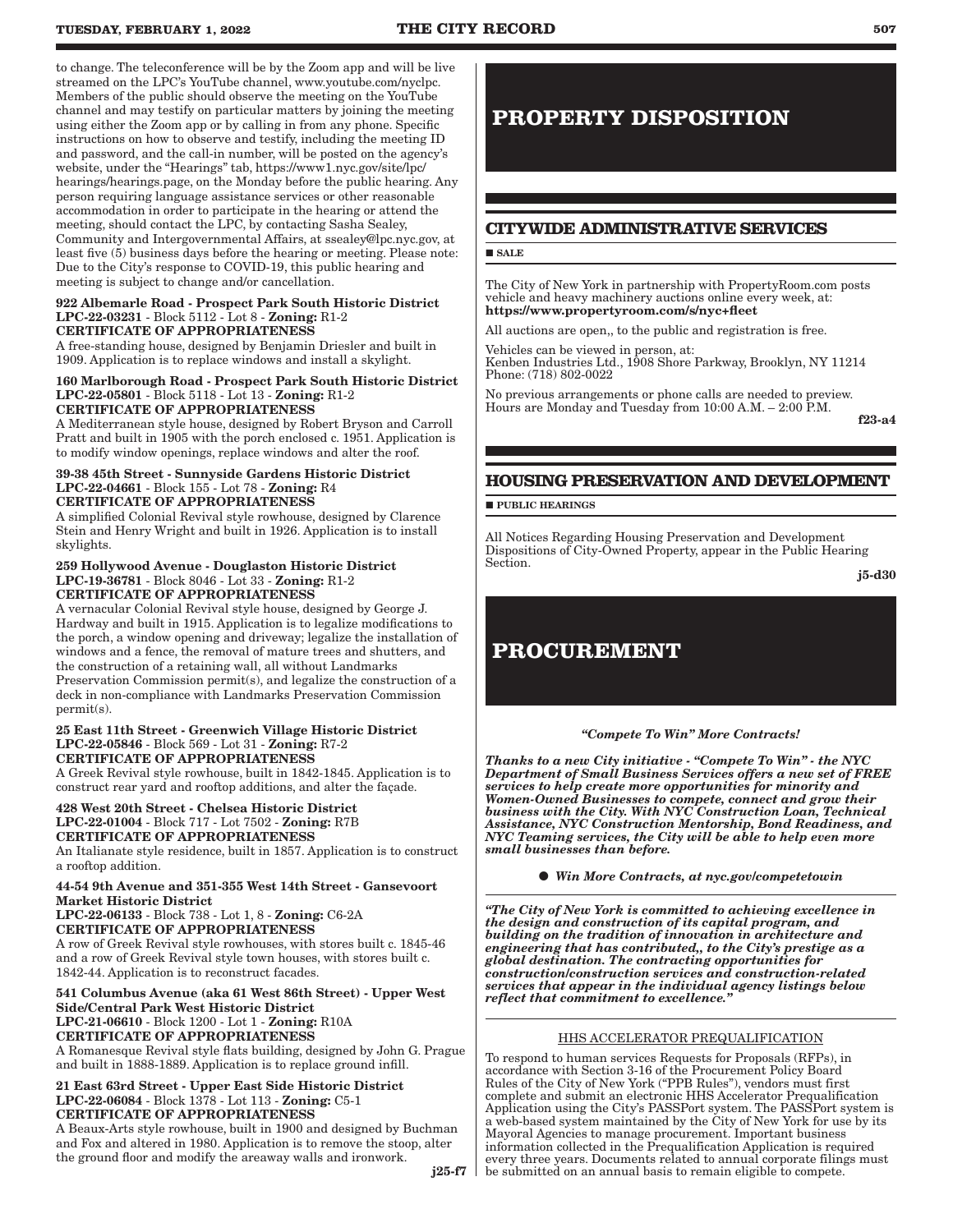Prequalification applications will be reviewed to validate compliance with corporate filings and organizational capacity. Approved organizations will be eligible to compete and would submit electronic proposals through the PASSPort system. The PASSPort Public Portal, which lists all RFPs, including HHS RFPs that require HHS Accelerator Prequalification, may be viewed, at https://passport. cityofnewyork.us/page.aspx/en/rfp/request\_browse\_public. All current and prospective vendors should frequently review information listed on roadmap to take full advantage of upcoming opportunities for funding. For additional information about HHS Accelerator Prequalification and PASSPort, including background materials, user guides and video tutorials, please visit https://www1.nyc.gov/site/mocs/systems/ about-go-to-passport.page.

### **ADMINISTRATION FOR CHILDREN'S SERVICES**

**INTENT TO AWARD** 

*Services (other than human services)*

AUDIT SERVICES NAE - Negotiated Acquisition - Other - PIN#06822N0008 - Due 2-7-22 at 7:00 P.M.

ACS, intends to enter into a Negotiated Acquisition Extension with Valles Vendiola LLP, to provide Audit Services for the term of November 1, 2021 through October 31, 2022, in the amount of \$3,570,982.

Negotiated Acquisition Extension is the only way by which continuity of existing project work can be maintained.

j26-f2

### **ADMIN OPERATIONS**

INTENT TO AWARD

*Services (other than human services)*

PREFERRED SOURCE CONTRACT FOR JANITORIAL SERVICES AT VARIOUS ACS LOCATIONS. - Required/Authorized Source - PIN#06821M0002 - Due 2-8-22 at 10:00 P.M.

ACS, intends to enter a Preferred Source Contract with New York State Industries for the Disabled [NYSID], to provide Janitorial Services, at 13 managed ACS Sites throughout the five boroughs.

j31-f7

### **FAMILY PERMANENCY SERVICES**

 $\blacksquare$ INTENT TO AWARD

*Human Services/Client Services*

FOSTER CARE PRE-PLACEMENT CENTER INTENT TO AWARD - Negotiated Acquisition - Other - PIN#06822N0011 - Due 2-18-22 at 5:00 P.M.

In accordance with Section 3-04(b)(2)(i)(D)(iii) of the Procurement Policy Board Rules, the Administration for Children's Services (ACS), intends to enter into a negotiation acquisition extension contract with Sheltering Arms Children and Family Services for the provision of a Pre-Placement Reception Center. The term of the contract will be July 1, 2022 thru June 30, 2023. The proposed budget for this negotiated acquisition is a maximum of \$3,080,589. Any information concerning the provider's performance, as well as any other factors relevant, to the extension, may be expressed, by contacting Peter Pabon of the Office of Procurement, at Peter.Pabon@acs.nyc.gov.

j31-f4

### **AGING**

AWARD

*Human Services/Client Services*

OLDER ADULT CENTER SERVICES - Competitive Sealed Proposals/Pre-Qualified List - PIN# 12521P0019082 - AMT: \$4,065,435.00 - TO: Sunnyside Community Services Inc., 43-31 39th Street, Sunnyside, NY 11104.

DFTA ID: C79

Older Adult Centers (OAC), provide an outlet aimed at socialization for community-dwelling older adults and prevent them from being isolated and disenfranchised. Older Adults engage in various programs and participate classes and activities including but not limited to art, music, dance, chronic disease self-management classes, nutrition workshops, benefits screenings, technology classes; recreational trips, transportation services; and congregate meals.

Sunnyside Community Services OAC Proposal # 1 - 43-39 39th Street, Sunnyside, NY 11104.

 $\div$  f1

OLDER ADULT CENTER SERVICES - Competitive Sealed Proposals/Pre-Qualified List - PIN# 12521P0019092 - AMT: \$4,286,250.00 - TO: United Jewish Council of the East Side Inc., 465 Grand Street, New York, NY 10002.

### DFTA ID: C85

Older Adult Centers (OAC), provide an outlet aimed at socialization for community-dwelling older adults and prevent them from being isolated and disenfranchised. Older Adults engage in various programs and participate classes and activities including but not limited to art, music, dance, chronic disease self-management classes, nutrition workshops, benefits screenings, technology classes; recreational trips, transportation services; and congregate meals.

UJC East Side - Lillian Wald OAC Center Proposal - 12 Avenue D, New York, NY 10009.

UJC East Side - Lunch Club OAC Submission - 15 Willett Street, New York, NY 10002.

 $\div$  f1

OLDER ADULT CENTER SERVICES - Competitive Sealed Proposals/Pre-Qualified List - PIN# 12521P0019080 - AMT: \$1,868,844.00 - TO: Ridgewood Older Adult Center & Services Inc., 59-14 70th Avenue, Ridgewood, NY 11385-5654.

### DFTA ID: C59

Older Adult Centers (OAC), provide an outlet aimed at socialization for community-dwelling older adults and prevent them from being isolated and disenfranchised. Older Adults engage in various programs and participate classes and activities including but not limited to art, music, dance, chronic disease self-management classes, nutrition workshops, benefits screenings, technology classes; recreational trips, transportation services; and congregate meals.

Ridgewood Older Adult Center & Services Inc. - 59-14 70th Avenue, Ridgewood, NY 11385

 $-$ f1

OLDER ADULT CENTER SERVICES - Competitive Sealed Proposals/Pre-Qualified List - PIN# 12521P0019057 - AMT:

\$1,674,000.00 - TO: Ocean Bay Community Development Corp., 434 Beach 54th Street, Arverne, NY 11692.

### DFTA ID: C53

Older Adult Centers (OAC), provide an outlet aimed at socialization for community-dwelling older adults and prevent them from being isolated and disenfranchised. Older Adults engage in various programs and participate classes and activities including but not limited to art, music, dance, chronic disease self-management classes, nutrition workshops, benefits screenings, technology classes; recreational trips, transportation services; and congregate meals.

Ocean Bay CDC Older Adult Center Proposal - 57 Shore Front Parkway, Queens, NY 11693.

 $-$ f1

### **COMPTROLLER**

**INTENT TO AWARD** 

*Goods and Services*

SHAREHOLDER RESEARCH CONSULTANT SERVICES - Negotiated Acquisition - Other - PIN#015-228-278-01 PC - Due 2-15-22 at 3:00 P.M.

In accordance with Section 3-04(b)(2)(iii) of the New York City Procurement Policy Board Rules, the New York City Comptroller Office (the "Comptroller's Office"), acting on behalf of the New York City Retirement Systems, is seeking to extend the existing Shareholder Research Consultant Services Agreement, with Glass, Lewis & Co., L.L.C. ("Glass Lewis") from January 1, 2022 to December 31, 2023. The Consultant provides Shareholder Research Services.

Vendors that are interested in expressing interest in similar procurements in the future, may contact, Yu Fen (Fannie) Moy, at ymoy@comptroller.nyc.gov. Expressions of Interest are due February 15, 2022, by 3:00 P.M. (ET).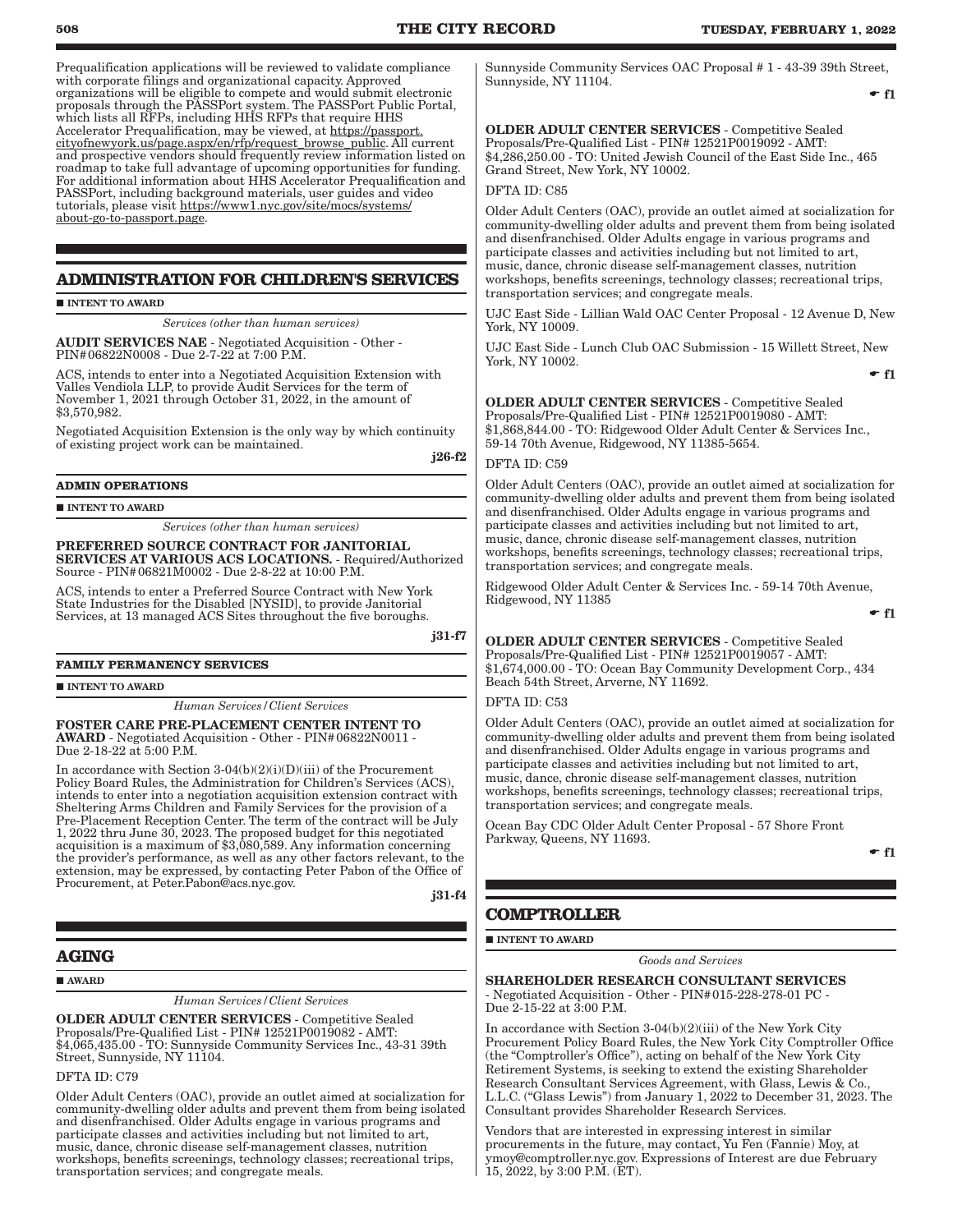*Use the following address* unless otherwise specified in notice, to secure, examine or submit bid/proposal documents, vendor prequalification and other forms; specifications/blueprints; other information; and for opening and reading of bids at date and time specified above.

*Comptroller, 1 Centre Street, 8th Floor South, New York, NY 10007. Yufen Fannie Moy (212) 669-4009; ymoy@comptroller.nyc.gov*

j28-f3

### **HOMELESS SERVICES**

**AWARD** 

*Human Services/Client Services*

TO DEVELOP & OPERATE A STAND-ALONE SAFE HAVEN FOR CHRONIC STREET HOMELESS SINGLE ADULTS AT 83 APOLLO STREET, BROOKLYN, NY 11222 - Competitive Sealed Proposals - Judgment required in evaluating proposals - PIN# 07122P0002001 - AMT: \$74,939,671.00 - TO: Common Ground Management d/b/a Breaking Ground Management, 505 8th Avenue, 15th Floor, New York, NY 10018.

Contract Term from 5/1/2022 thru 6/30/2030.

 $\bullet$  f1

### **HOUSING AUTHORITY**

### **PROCUREMENT**

**SOLICITATION** 

*Construction/Construction Services*

### ELEVATIOR REHABILITATION AND MAINTENANCE AND SERVICE FOR TWO (2) ELEVATORS AT HYLAN HOUSES - Competitive Sealed Bids - PIN# RFQ# 340888 - Due 3-2-22 at 11:00 A.M.

RFQ Solicitation Timetable

| $\frac{1}{2}$ $\frac{1}{2}$ $\frac{1}{2}$ $\frac{1}{2}$ $\frac{1}{2}$ $\frac{1}{2}$ $\frac{1}{2}$ $\frac{1}{2}$ $\frac{1}{2}$ $\frac{1}{2}$ $\frac{1}{2}$ $\frac{1}{2}$ $\frac{1}{2}$ $\frac{1}{2}$ $\frac{1}{2}$ $\frac{1}{2}$ $\frac{1}{2}$ $\frac{1}{2}$ $\frac{1}{2}$ $\frac{1}{2}$ $\frac{1}{2}$ $\frac{1}{2}$ |                             |      |
|---------------------------------------------------------------------------------------------------------------------------------------------------------------------------------------------------------------------------------------------------------------------------------------------------------------------|-----------------------------|------|
| Event                                                                                                                                                                                                                                                                                                               | Date                        | Time |
| Pre-Bid Site Visits                                                                                                                                                                                                                                                                                                 | February 7, 2022            |      |
| Question and Answer Release Date                                                                                                                                                                                                                                                                                    | February 22, 2022 2:00 P.M. |      |

a. The release date of this RFQ is February 1, 2022.

- b. A non-mandatory virtual Proposers' conference will be held on February 4, 2022 at 11:00 A.M., via Microsoft Teams. Pre Bid Teams Meeting information: (646) 838-1534, Conference ID: 805774553. Although attendance is not mandatory, it is strongly recommended that all interested vendors attend. In order to RSVP to the Pre-Bid Conference and obtain the Teams Meeting link to view the virtual conference email, cpd.procurement@nycha.nyc.gov, with the RFQ number as the Subject line to confirm attendance.
- c. All questions related to this RFQ are to be submitted via email to the CPD Procurement Unit, at cpd.procurement@nycha.nyc.gov, with the RFQ number as the Subject line by no later than 2:00 P.M., on February 14, 2022. Proposers will be permitted to ask additional questions at the Proposers' Conference. Responses to all submitted questions will be available for public viewing in Sourcing under the RFQ.
- d. Bids are due March 2, 2022, at 11:00 A.M., via iSupplier portal.

Bid Submission Requirements.

Vendors shall electronically upload a single .pdf containing ALL components of the bid into iSupplier by the RFQ Bid Submission Deadline.NYCHA will NOT accept hardcopy Bids or bids via email, fax, or mail. Instructions for registering for iSupplier can be found at, http://www1.nyc.gov/site/nycha/business/isupplier-vendor-registration. page. After Proposer registers for iSupplier, it typically takes 24 to 72 hours for Proposer's iSupplier profile to be approved.

It is Vendors sole responsibility to complete iSupplier registration and submit its Bid before the RFQ Bid Submission Deadline. NYCHA is not responsible for delays caused by technical difficulty or caused by any other occurrence. For assistance regarding iSupplier please email, procurement@nycha.nyc.gov.

*Use the following address* unless otherwise specified in notice, to secure, examine or submit bid/proposal documents, vendor prequalification and other forms; specifications/blueprints; other information; and for opening and reading of bids at date and time specified above.

*Housing Authority, 90 Church Street, 6th Floor, New York, NY 10007 . Quinsinetta Clark-Davis (212) 306-3063; quinsinetta.clark@nycha.nyc.gov*

 $f1$ 

## **HUMAN RESOURCES ADMINISTRATION**

**AWARD** 

*Human Services/Client Services*

PROVISION OF PERMANENT SUPPORTIVE CONGREGATION HOUSING FOR HASA CLIENTS - Competitive Sealed Proposals - Judgment required in evaluating proposals - PIN# 06922P0028001 - AMT: \$2,762,795.00 - TO: Lantern Community Services Inc., 494 Eighth Avenue, 20th Floor, New York, NY 10001.

Term: 7/1/2021 - 6/30/2026

MASTER LEASING - 135TH STREET - Renewal - PIN# 06918N8230KXLR001 - AMT: \$8,143,025.00 - TO: Samaritan Daytop Village Inc., 138-02 Queens Boulevard, Briarwood, NY 11435.

 $f$  f1

 $\div$  f1

 $\blacksquare$ INTENT TO AWARD

*Services (other than human services)*

06922Y0092-ABIS MIGRATION SERVICE UPGRADE FOR IDNYC WINDOWS SERVERS-IDEMIA - Request for Information - PIN#06922Y0092 - Due 2-3-22 at 2:00 P.M.

DSS/HRA, intends to enter into a Sole Source contract, with Idemia Identity & Security USA, LLC, to perform Automated Biometric Identification System (ABIS) migration, in the form of production and staging from IDNYC 2008 servers, to 2019 servers. The contract term is from 11/15/2021 to 6/30/2022. IDNYC depends on our servers to store and recover program related data. The migration will allow the IDNYC to not be left behind in evolving technologies. With the migration, all data on existing 2008 servers will be copied to the new 2019 servers.

Idemia's main role is the provider of the ID card product and hardware that enrolls applications. Since the technology is their proprietary work, they are the only vendor capable of upgrading their own solution to support newer host operating systems of windows.

Any firm or organization which believes they can also provide this service is invited to respond to the RFI" 06922Y0092-ABIS Migration service Upgrade for IDNYC Windows Servers-Idemia" on PASSPort. If you have any questions, please email"frazierjac@dss.nyc.gov" with the subject line " 06922Y0092-ABIS Migration service Upgrade for IDNYC Windows Servers-Idemia". Please indicate your interest by responding to the RFI EPIN: 06922Y0092 in PASSPort no later than February 3 , 2022, 2:00 P.M.

j27-f3

### **PARKS AND RECREATION**

**REVENUE AND CONCESSIONS**

**SOLICITATION** 

*Goods and Services*

REQUEST FOR PROPOSALS FOR THE OPERATION AND MAINTENANCE OF A CAFÉ AT DAG HAMMARSKJOLD PARK, MANHATTAN. - Competitive Sealed Proposals - Judgment required in evaluating proposals - PIN# M203-C-SB-2021 - Due 3-11-22 at 3:00 P<sub>M</sub>

In accordance with Section 1-13 of the Concession Rules of the City of New York, the New York City Department of Parks and Recreation ("Parks") is issuing, as of the date of this notice a significant Request for Proposals ("RFP"), for the operation and maintenance of a café at Dag Hammarskjold Park, Manhattan.

There will be a recommended remote proposer meeting on Monday, February 7, 2022, at 12:00 P.M. If you are considering responding to this RFP, please make every effort to attend this recommended remote proposer meeting.

Subject to availability and by appointment only, we may set up a meeting at the proposed concession site, (Block #1339 & Lot #27), 47th street and First avenue in Dag Hammarskjold Park, Manhattan ("Licensed Premises").

All proposals submitted in response to this RFP must be submitted no later than Friday, March 11, 2022 at 3:00 P.M.

Hard copies of the RFP can be obtained at no cost, commencing Monday, January 31, 2022 through Friday, March 11, 2022, by contacting Phylicia Murray, Project Manager at (212) 360-3407, or at Phylicia.Murray@parks.nyc.gov.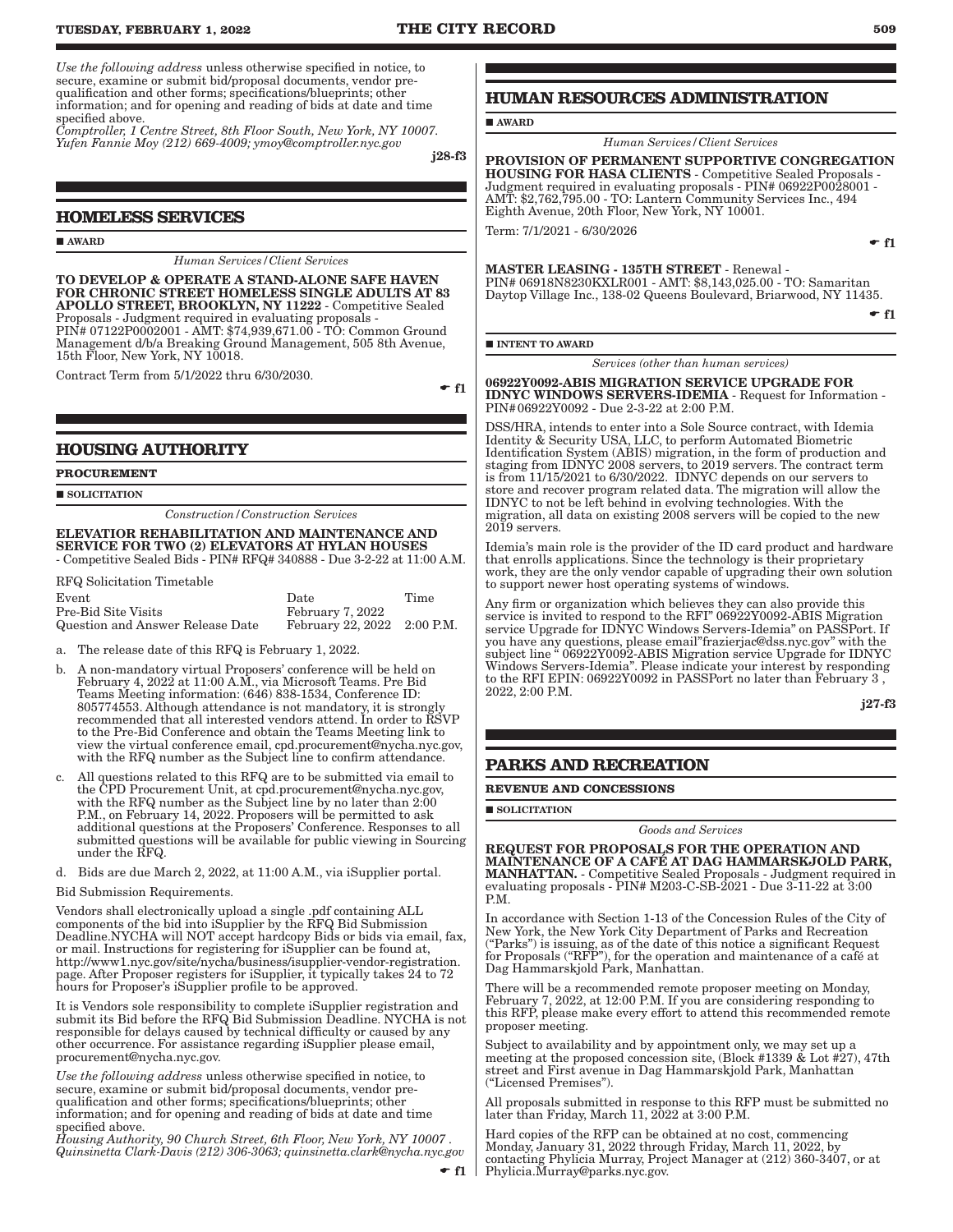The RFP is also available for download, on Monday, January 31, 2022 through Friday, March 11, 2022, on Parks' website. To download the RFP, visit http://www.nyc.gov/parks/businessopportunities and click on the "Concessions Opportunities at Parks" link. Once you have logged in, click on the "download" link that appears adjacent to the RFP's description.

For more information or to request to receive a copy of the RFP by mail, prospective proposers may contact Phylicia Murray, Project Manager, at  $(212)$  360-3407 or at Phylicia.Murray@parks.nyc.gov.

TELECOMMUNICATION DEVICE FOR THE DEAF (TDD) 212-504-4115.

*Use the following address* unless otherwise specified in notice, to secure, examine or submit bid/proposal documents, vendor pre-qualification and other forms; specifications/blueprints; other information; and for opening and reading of bids at date and time specified above. *Parks and Recreation, The Arsenal, 830 5th Avenue, New York, NY 10065. Phylicia Murray (212) 360-3407; phylicia.murray@parks.nyc.gov*

j31-f11

### REQUEST FOR PROPOSALS FOR THE OPERATION OF A CAFE AT PETER MINUIT PLAZA AT THE BATTERY,

MANHATTAN - Competitive Sealed Proposals - Judgment required in evaluating proposals - PIN# 2022-M5-PM-SB - Due 3-2-22 at 3:00 P.M.

The Battery Conservancy ("TBC") is issuing, as of the date of this notice, a Request for Proposals (RFP), for the operation of a cafe in the New Amsterdam Pavilion in Peter Minuit Plaza at The Battery, Manhattan. Peter Minuit Plaza, is the forecourt of Whitehall Terminal, where Staten Island ferry passengers embark and disembark.

There will be a recommended remote proposer meeting on Wednesday, February 9, 2022, at 11:00 A.M. If you are considering responding to this RFP, please make every effort to attend this recommended remote proposer meeting. Please join at:

https://thebattery- org.zoom.us/j/82754316825?pwd=bEVFQUoyaHl IaVNLSUMyelNKVVJ5Zz09#success

Meeting number: 82754316825 Password: 393348

Interested parties may also join the proposer meeting by telephone using the following information: 346-248-7799 Passcode: 393348

Subject to availability and by appointment only, we may set up a meeting at the proposed concession site which is located at Peter Minuit Plaza at The Battery.

All proposals must be submitted no later than Wednesday, March 2, 2022, at 3:00 P.M.

The RFP is available for download, commencing on Wednesday, January 26, 2022, on TBC's website. To download the RFP, please visit https://www.thebattery.org/destinations/dining/, and click on the "Peter Minuit Plaza RFP" link.

For more information, prospective proposers may contact Hope Cohen, Chief Operating Officer, at The Battery Conservancy, at (917) 409-3710, or hope.cohen@thebattery.org.

TELECOMMUNICATION DEVICE FOR THE DEAF (TDD) (212) 504-4115

*Use the following address* unless otherwise specified in notice, to secure, examine or submit bid/proposal documents, vendor prequalification and other forms; specifications/blueprints; other information; and for opening and reading of bids at date and time specified above.

*Parks and Recreation, The Battery Conservancy, ATTN: Hope Cohen, 1 Whitehall Street, 17th Floor, New York, NY 10004. Hope Cohen (917) 409-3710; hope.cohen@thebattery.org*

Accessibility questions: (212) 504-4115, by: Wednesday, March 2, 2022,  $3:00 \text{ } P \text{ } M$ 

| $\mathfrak{c}^*$<br>$j27-f9$ |  |
|------------------------------|--|
|                              |  |

*Services (other than human services)*

ORCHARD BEACH MERCHANDISE RFB - Competitive Sealed Bids - PIN# X39-CSV2022 - Due 2-18-22 at 11:00 A.M.

In accordance with Section 1-13 of the Concession Rules of the City of New York, the New York City Department of Parks and Recreation ("Parks") is issuing, as of the date of this notice, a Request for Bids ("RFB") For the Operation of Three (3) Beach Equipment Rental and Merchandise Carts at Orchard Beach, Pelham Bay Park There will be a recommended remote proposer meeting on Thursday, January 27, 2022 at 11:00 P.M. If you are considering responding to this RFB, please make every effort to attend this recommended remote proposer meeting. All bids submitted in response to this RFB must be submitted no later than Friday, February 18, 2022 at 11:00 A.M. Hard copies of the RFB can be obtained at no cost, commencing January 27, 2022, through February 18, 2022 by contacting Angel Williams, Senior Project Manager at (212) 360-3495 or at Angel.Williams@parks.nyc.gov.

The RFB is also available for download, on January 27, 2022, through February 18, 2022, on Parks' website. To download the RFB, visit http:// www.nyc.gov/parks/businessopportunities and click on the "Concessions Opportunities at Parks" link. Once you have logged in, click on the "download" link that appears adjacent to the RFB's description. For more information or if you cannot attend the remote Bidder meeting, prospective Bidders may contact Angel Williams, Senior Project Manager, at (212) 360-3495 or at Angel.williams@parks.nyc.gov.

TELECOMMUNICATION DEVICE FOR THE DEAF (TDD) 212-504- 4115.

*Use the following address* unless otherwise specified in notice, to secure, examine or submit bid/proposal documents, vendor prequalification and other forms; specifications/blueprints; other information; and for opening and reading of bids at date and time specified above.

*Parks and Recreation, The Arsenal, Central Park, 830 Fifth Avenue, Room 407, New York, NY 10065. Angel Williams (212) 360-3495; angel.williams@parks.nyc.gov*

j21-f3

### **RECORDS AND INFORMATION SERVICES**

#### **IT DIRECTOR/CIO**

**INTENT TO AWARD** 

86022Y0012-DT ATOM DIGITIZATION SYSTEM - Request for Information - PIN# 86022Y0012 - Due 2-16-22 at 2:00 P.M.

*Goods*

Department of Records & Information Services intends to enter into a sole source contract with Digital Transition for the printer, scanner, and scanner in our Archival unit. Any vendor who is capable of providing this goods and services to the NYC Department of Records and Information Services may express their interests in PASSPORT. Agency contact information Juliet Eke, Procurement Team, Department of Records, at procurement@records.nyc.gov. In you need assistance contact Mayor's Office of Contracts at, https://mocssupport. atlassian.net/servicedesk/customer/portal/8.

 $- f1-8$ 

### **TRANSPORTATION**

### **HR/FACILITIES MANAGEMENT**

SOLICITATION

*Services (other than human services)*

84122B0001-SANITARY WASTE WATER REMOVAL - Competitive Sealed Bids - PIN#84122B0001 - Due 3-1-22 at 11:00 A.M.

Disposal of Sanitary Waste Water and Maintenance of Equipment, at 32-11 Harper Street LL63 Plan ID: FY22NDOT192. The New York City Department of Department of Transportation (NYC DOT) is issuing a solicitation to obtain bids for a Contractor, to provide disposal of Sanitary Waste Water Removal, at 32-11 Harper Street for NYC Department of Transportation. Responses to this IFB must be submitted via PASSport. To access the IFB, vendors should visit the PASSport public Portal, at https://www1.nyc.gov/site/mocs/systems/ about-go-to-passport.page. Click on the "Search Funding Opportunities in PASSport" blue box. Doing so will take one, to the public portal of all procurements in the PASSport system. To quickly locate the IFB, insert the EPIN, 84122B0001, in, to the Keyword search field. In order to respond, to the IFB, vendors must create an account within the PASSport system if they have not already done so.

A Pre-Bid Conference via ZOOM is scheduled for 2/11/22, at 11:00 A.M. Those who wish to attend, must email the authorized agency contact for a link no later than February 10, 2022 by 4:00 P.M. The deadline for the submission of questions via email is,  $2/18/22$  by 4:00 P.M., to the authorized agency contact person, Kathy Cornwall-Wilsonkcornwallwilson@dot.nyc.gov. The bid due date (submission via PASSport) is  $3/1/22$  by 11:00 A.M. This procurement is subject to participation goals for Minority-Owned Business Enterprises (MBEs) as required by Section 6-129 of the New York Administrative Code. The M/WBE goal for this project is 30%. Any inquiries concerning this IFB should be directed by email, under the subject line "84122B0001 – Sanitary Waste Water Removal", to the email address of the Authorized Agency Contact, Kathy Cornwall-Wilson, at kcornwallwilson@dot.nyc. gov, or through the PASSport communication function.

Pre-Bid Conference location - Virtual New York, NY 10041. Mandatory: no Date/Time - 2022-02-11 11:00:00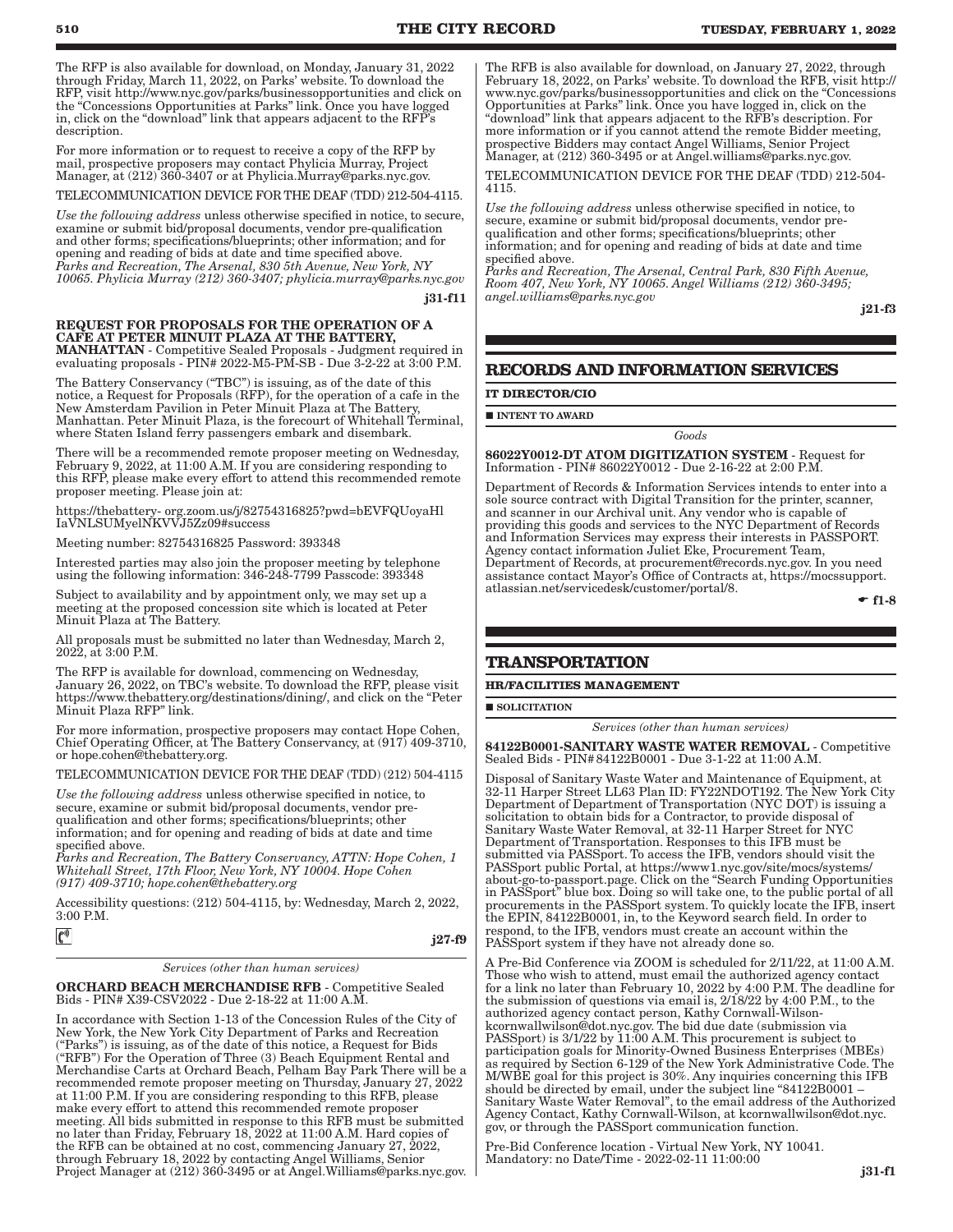### SOLICITATION

*Services (other than human services)* ON-CALL DESIGN SERVICES - Request for Proposals - PIN# ONCALLDESIGN - Due 3-1-22 at 5:00 P.M.

The Trust for Governors Island ("The Trust"), is seeking to engage design consultants, to perform on-call design services for various projects including, but not limited to, master planning, building renovations, landscaping and site improvements, and maritime improvements located on Governors Island ("the Island") and the Battery Maritime Building ("BMB") at 10 South Street in Manhattan.

Firms who submit a response ("Submission") to this Request for Proposals ("RFP") will hereafter be referred to as "Proposer(s)". The successful Proposer(s) will be referred to as the "Consultant(s)".

The Categories of Design Services ("Categories" collectively or "Category" individually) to be performed include, but are not limited to:

### 1. Master Planning & Urban Design Services

Master planning and programmatic studies leading a diverse group of stakeholders:

- Historic district or Island-wide master plans, conceptual drawings, and renderings
- Public space planning
- Pedestrian, bicycle and vehicular circulation and planning
- Code/zoning studies and consulting
- Sustainability and resiliency infrastructure and improvements

### 2. Architectural Design Services

Design services for adaptive reuse, historic façade restoration, and major renovation projects of buildings within the Governor Island Historic District, as well as new construction opportunities:

- Feasibility and assessment reports (structural, MEP systems, ADA compliance)
- Programming studies for new facilities
- Design drawings and construction documents
- DOB filing and permitting (Alt 1, Certificate of Occupancy, TPA)
- LPC/SHPO presentations and approvals Bidding and construction administration services
- Green building systems integration and design
- 3. Landscape Architecture/Civil Engineering/Maritime Engineering Services

Design services for public parks and open spaces, maritime infrastructure and coastal resilience:

- Park and public space improvements and amenity structures
- Recreation facilities (athletic fields, tennis bubbles, pools)
- On-site stormwater management (site drainage, grading, bioswales)
- Maritime infrastructure improvements (ferry landings, piers, wharf redevelopment and seawall improvements)

Note that each Proposer may provide services for one or more of the Categories of Design Services. Proposers need not specialize in all the services listed in each Category and should note and illustrate areas of their expertise in the proposal, as well as their general approach to providing those services.

Women and Minority-Owned Business ("M/WBE's") are strongly encouraged to respond to this RFP. Any proposing design firm must identify in its proposal whether it , or if applicable, if any of the proposed subconsultants are M/WBE firms. Proposers are also encouraged, if applicable, to include M/WBE's as subconsultants.

Preference will be given to firms with demonstrated experience working with historic buildings, and to firms with demonstrated sustainability, resiliency, and green building design practices.

Subject to the responses to this RFP, The Trust may select multiple Proposers for each Category of Design Services. The Trust also reserves the right to select none or one Proposer for each Category of Services at its discretion.

The selected Proposer, once executed a successful 'Contract' (See Exhibit D for a Contract Template) will then be known as the 'Consultant(s)' will perform design services on a "When and Where" basis in accordance with the processes described in this RFP and in compliance with all applicable Legal Requirements. The anticipated Contract term for the

on-call services is for 3-years with 2 (two) 1-year extension options, at the Trust's option, up to a total Contract term of 5 (five) years.

The RFP is available to download at, https://www.govisland.com/ real-estate/rfps.

A recommended Pre-Submission Conference, will be held via Zoom at 11:30 A.M., on February 2, 2022. Please email gibids@govisland.org, to receive a meeting invite. Any questions regarding this RFP must be emailed and received by The Trust no later than 5:00 P.M., on February 11, 2022. The Trust will evaluate the need to respond to inquiries. No verbal responses to questions will be provided, and any information given to a prospective Proposer will be furnished to all prospective Proposers as an addendum to the RFP (an "Addendum"). All questions must be directed to, gibids@govisland.org, with the RFP title in the subject line. Answers to all questions will be issued as an addendum by February 22, 2022.

All submissions must be delivered on or before the date and time specified above. Proposers shall deliver their digital proposals via email, to gibids@govisland.org, with a download link, with the RFP title in the subject line, or include the digital proposal on a flash drive with the two (2) bound hard copies to be delivered to: Battery Maritime Building, 10 South Street, Slip 7, New York, NY 10004. Attn: Hillary Zhao.

*Use the following address* unless otherwise specified in notice, to secure, examine or submit bid/proposal documents, vendor prequalification and other forms; specifications/blueprints; other information; and for opening and reading of bids at date and time specified above.

*Trust for Governors Island, 10 South Street, Slip 7, New York, NY 10007. Hillary Zhao (000) 000-0000; gbids@govisland.org*

### $\div$  f1

# **AGENCY RULES**

### **TRANSPORTATION**

NOTICE

### Notice of Public Hearing and Opportunity to Comment on Proposed Rules

What are we proposing? This proposed rule would amend sections 4-01 and 4-08 of Chapter 4 of Title 34 of the Rules of the City of New York ("34 RCNY") to introduce a new Pay-by-plate parking meter option by eliminating the need for using a receipt as proof of payment.

When and where is the hearing? The New York City Department of Transportation ("DOT") will hold a public hearing on the proposed rule online. Members of the public may access and participate in this hearing online or by telephone. The public hearing will take place on March 7, 2022 at 10am.

### Join through Internet:

• To join the hearing via your browser, either click on the following URL link or copy and paste it into your browser's address bar.

Join Zoom Meeting https://zoom.us/j/97333040201?pwd=Qy9PZ3QvQVk3VVZTcDR6K 3ZSWkFIUT09 Meeting ID: 973 3304 0201 Passcode: 972512

If you have low bandwidth or inconsistent Internet connection, we suggest you use the "Call-in" option for the hearing.

### Join via phone only:

To join the meeting only by phone, use the following information to connect:

Phone: 1-646-518-9805 or 1-929-205-6099 Access code: 973 3304 0201 Password (if requested): 972512

### How do I comment on the proposed rules? Anyone can comment on the proposed rules by:

- Website. You can submit comments to DOT through the NYC rules website, at http://rules.cityofnewyork.us.
- Email. You can email comments to rules@dot.nyc.gov.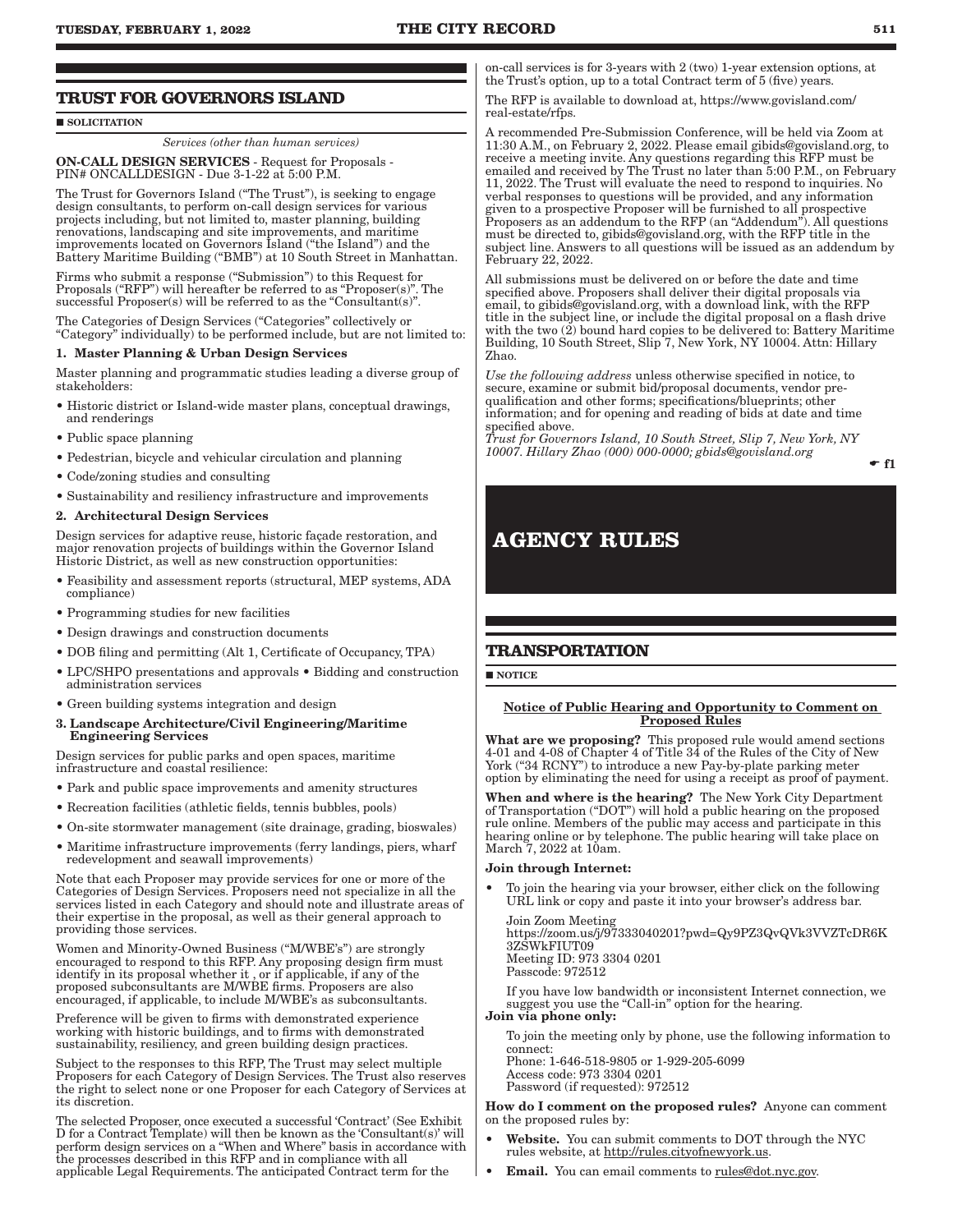- Mail. You can mail comments to David Stein, New York City Department of Transportation, 34-02 Queens Boulevard, 1st Floor, Long Island City, NY 11101.
- Fax. You can fax comments to David Stein at 646-892-5018.
- By speaking at the hearing. Anyone who wants to comment on the proposed rule at the public hearing must sign up to speak. You can sign up before the hearing by emailing rules@dot.nyc.gov by March 4, 2022 and including your name and affiliation. While you will be given an opportunity during the hearing to indicate that you would like to provide comments, we prefer that you sign up in advance. You can speak for up to three minutes.

Is there a deadline to submit written comments? The deadline for written comments is 5pm on March 7, 2022.

Do you need assistance to participate in the hearing? You must tell the DOT Office of the General Counsel if you need a reasonable accommodation of a disability during the hearing. You must tell us if you need a sign language interpreter. You can tell us by e-mailing, at rules@dot.nyc.gov. If you wish to receive a reasonable accommodation, you must do so by February 28, 2022.

Can I review the comments made on the proposed rules? You can review the comments made online on the proposed rules by going to the website, at http://rules.cityofnewyork.us/. A few days after the hearing, a transcript or audio file of the hearing and copies of the written comments are available by submitting a Freedom of Information Law request electronically on the NYC OpenRecords Portal, at https://a860-openrecords.nyc.gov/

What authorizes DOT to make this rule? Section 2903(a) of the New York City Charter (City Charter) authorizes DOT to make this proposed rule. This proposed rule was included in DOT's regulatory agenda for fiscal year 2022.

Where can I find DOT's rules? DOT's rules are in Title 34 of the RCNY.

What rules govern the rulemaking process? DOT must meet the requirements of Section 1043 of the City Charter when creating or changing rules. This notice is made according to the requirements of Section 1043(b) of the City Charter.

### Statement of Basis and Purpose of Proposed Rule

The Commissioner of the New York City Department of Transportation ("DOT") is authorized to promulgate rules regarding parking and traffic operations in the City pursuant to Section  $2\tilde{9}0\tilde{3}$ (a) of the New York City Charter. The rules that DOT is seeking to amend are contained within Chapter 4 ("Traffic Rules and Regulations") of Title 34 of the Rules of the City of New York.

DOT will be upgrading and retrofitting 14,500 parking meters citywide. These upgrades will convert the meters from Pay-and-display operation to a Pay-by-plate, eliminating the need for using a receipt as proof of payment. The person who is parking will need only to enter their license plate at the meter without the need to return to the vehicle to place a receipt. Further, Traffic Enforcement Agents will only need to enter the license plate rather than being required to spend time looking into the car for the receipt.

Local Law number 171 of 2021 was enacted on December 24, 2021, and goes into effect on February 22, 2022. This law amends Title 19 of the Administrative Code to authorize the use of pay-by-plate parking meters in addition to pay-and-display parking meters, and this proposed rule implements that authorization. These proposed rule changes would facilitate and enhance the enforcement and adjudication by the New York City Police Department and the Department of Transportation resulting from the adoption of such payment systems.

Specifically, the proposed amendments would be as follows:

- Section 4-01(b) would be amended by adding new definitions for "blockface", "credential", "parking field" and by amending the existing "parking meter" definition.
- Section 4-08(h) would be amended by adding a new option of using Pay-by-plate meters and by prohibiting transfer of parking time between blockfaces.

New material is underlined. [Deleted material is in brackets.]

Section 1. Subdivision b of section 4-01 of Title 34 of the Rules of the City of New York is amended by adding the following terms and amending the definition of "parking meter," to read as follows:

*(b) Definitions.* For purposes of this section, the following terms have the following meanings:

Blockface. The term "blockface" means that portion of the street along the curb on one side of a street which is between the boundaries of the corner area at either end of the block.

Credential. The term "credential" means any explicit approval from the Department or other authorized agency to park at a parking meter or other location, including, but not limited to, a record of payment or valid parking permit.

Parking field. The term "parking field" means any parking lot containing parking meters that is owned, operated and controlled by the city or its contractor and is available for public use. The term "parking field" does not include any parking lot operated by a City agency intended for exclusive use by such agency's employees or by the public to conduct business with such agency.

Parking meter. The term "parking meter" means [an electronic parking meter that dispenses timed receipts that must be displayed on the dashboard of a motor vehicle or in a visible and secure place on a motorcycle or as otherwise described within these rules] a device which accepts payment or a credential, including, but not limited to, a payand-display parking meter or a pay-by-plate parking meter.

Pay-and-display parking meter. The term "pay-and display parking meter" means an electronic parking meter that dispenses timed receipts that must be displayed on the dashboard of a motor vehicle or in a visible and secure place on a motorcycle.

Pay-by-plate parking meter. The term "pay-by-plate parking meter" means an electronic parking meter that requires entry of license plate information for proper registration of payment.

#### § 2. Subparagraph (ii) of paragraph (1) of subdivision (h) of section 4-08 of Title 34 of the Rules of the City of New York is amended to read as follows:

 (ii) Without displaying a payment receipt on the vehicle's dashboard or in a visible and secure place on a motorcycle, where such requirement is indicated by posted signs, unless such parking time was purchased through an authorized electronic communication device or a pay-by-plate parking meter as described in this section.

#### § 3. Subparagraph (i) of paragraph (2) of subdivision (h) of section 4-08 of Title 34 of the Rules of the City of New York is amended to read as follows:

 (i) Authorized payment methods. Parking meters must be activated by the insertion of coin(s) of United States currency, or by the insertion of an electronic debit card, credit card, Department issued parking card or by entry of license plate information or other credential or other authorized method of payment as described in this section. Parking at an on-street or off-street parking space controlled by a parking meter may also be paid for by an authorized electronic communication device as approved by the Department as described in paragraph (3) of this subdivision.

### § 4. Paragraphs (4) and (5) of subdivision (h) of section 4-08 of Title 34 of the Rules of the City of New York are amended to read as follows:

 (4) [Transfer of parking time. A person who purchases parking time, via a payment receipt, at an on-street or off-street parking space controlled by a parking meter may, during the start and end time denoted on such payment receipt, park at:

(i) such on-street or off-street parking space;

 (ii) at any parking space regulated by a parking meter within the same parking area; or

 (iii) in another area regulated by a parking meter where the parking meter rate is the same as or less than the rate at the location where the parking time was purchased. This provision shall not apply when parking time is purchased via an authorized electronic communication device] Transferability of parking meter time. Parking time may only be utilized on the blockface for which it was purchased. Transfer of parking time between blockfaces is prohibited.

(5) [Parking at broken or missing parking meters.

 (i) Where parking is controlled by a parking meter and such parking meter is broken or missing, the person seeking to purchase a parking receipt shall use a functional parking meter in the same parking field or on the same side of the block, to purchase a parking receipt in accordance with paragraph (1) of this subdivision.

 (ii) If all parking meters in a parking field or on a block are missing or broken, a person shall be allowed to park in the parking field or on the block up to the maximum amount of time otherwise lawfully permitted by such parking meters in the controlled parking field or block]

Parking at broken or missing parking meters. If all parking meters in a parking field or on a blockface are missing or broken, a person shall be allowed to park in such parking field or on such blockface up to the maximum amount of time otherwise lawfully permitted by such parking meters in such parking field or blockface.

§ 5. Subparagraph (ii) of paragraph (3) of subdivision (i) of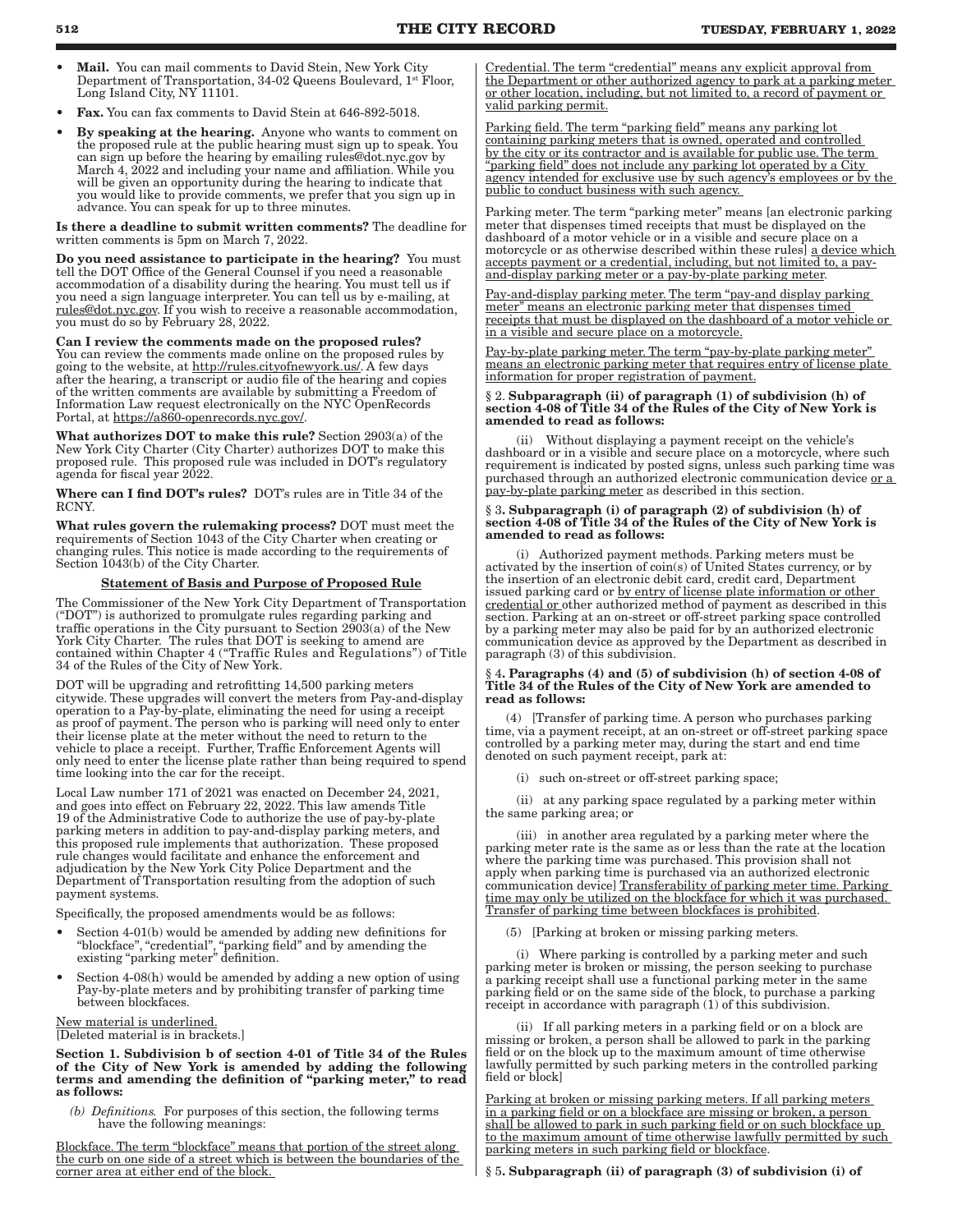### section 4-08 of Title 34 of the Rules of the City of New York is amended to read as follows:

(ii) Without displaying a payment receipt on the vehicles dashboard or in a visible and secure place on a motorcycle, where such requirement is indicated by posted signs, unless such parking time was purchased through an authorized electronic communication device or pay-by-plate parking meter as described in this section.

### NEW YORK CITY LAW DEPARTMENT DIVISION OF LEGAL COUNSEL 100 CHURCH STREET NEW YORK, NY 10007 212-356-4028

### CERTIFICATION PURSUANT TO CHARTER §1043(d)

### RULE TITLE: Amendment of Parking Meter Rules

### REFERENCE NUMBER: 2022 RG 003

### RULEMAKING AGENCY: Department of Transportation

I certify that this office has reviewed the above-referenced proposed rule as required by section 1043(d) of the New York City Charter, and that the above-referenced proposed rule:

- (i) is drafted so as to accomplish the purpose of the authorizing provisions of law;
- (ii) is not in conflict with other applicable rules;
- (iii) to the extent practicable and appropriate, is narrowly drawn to achieve its stated purpose; and
- (iv) to the extent practicable and appropriate, contains a statement of basis and purpose that provides a clear explanation of the rule and the requirements imposed by the rule.

/s/ STEVEN GOULDEN Date: January 21, 2022 Acting Corporation Counsel

### NEW YORK CITY MAYOR'S OFFICE OF OPERATIONS 253 BROADWAY, 10th FLOOR NEW YORK, NY 10007 212-788-1400

CERTIFICATION / ANALYSIS PURSUANT TO CHARTER SECTION 1043(d)

RULE TITLE: Amendment of Parking Meter Rules

### REFERENCE NUMBER: DOT-65

### RULEMAKING AGENCY: Department of Transportation

I certify that this office has analyzed the proposed rule referenced above as required by Section 1043(d) of the New York City Charter, and that the proposed rule referenced above:

- (i) Is understandable and written in plain language for the discrete regulated community or communities;
- (ii) Minimizes compliance costs for the discrete regulated community or communities consistent with achieving the stated purpose of the rule; and
- (iii) Does not provide a cure period because it does not establish a violation, modification of a violation, or modification of the penalties associated with a violation.

 */s/ Francisco X. Navarro January 24, 2022* Mayor's Office of Operations

Accessibility questions: rules@dot.nyc.gov, by: Monday, February 28, 2022, 4:00 P.M.

# **SPECIAL MATERIALS**

## **OFFICE OF COLLECTIVE BARGAINING**

**NOTICE** 

### NOTICE OF REPRESENTATION PETITION

The New York City Office of Collective Bargaining has received the petition described below. The Board of Certification will conduct an investigation of this matter.

| <b>DATE:</b> January 21, 2022 <b>DOCKET</b> #: VR-1688-22 |                                                                                                                                                                                                                                                                                |
|-----------------------------------------------------------|--------------------------------------------------------------------------------------------------------------------------------------------------------------------------------------------------------------------------------------------------------------------------------|
| <b>FILED:</b>                                             | Notice of Voluntary Recognition                                                                                                                                                                                                                                                |
| <b>DESCRIPTION:</b>                                       | NYC Health + Hospitals seeks to<br>voluntarily recognize Service Employees'<br>International Union, Local 1199 as<br>the bargaining representative of the<br>following title, which it seeks to add<br>to the Microbiologists bargaining unit,<br>Certification No. CWR-23/67. |
| TITLE:                                                    | <b>Point-of-Care Testing Coordinator -</b><br><b>Ambulatory Care</b><br>(Title Code No. 971300)                                                                                                                                                                                |
| <b>EMPLOYER:</b>                                          | NYC Health + Hospitals<br>55 Water Street – 26th Floor<br>New York, NY 10041                                                                                                                                                                                                   |
| <b>BARGAINING REPRESENTATIVE:</b>                         |                                                                                                                                                                                                                                                                                |

Service Employees' International Union, Local 1199 498 Seventh Avenue, 22nd Floor New York, NY 10018

 $- f1$ 

### NOTICE OF REPRESENTATION PETITION

The New York City Office of Collective Bargaining has received the petition described below. The Board of Certification will conduct an investigation of this matter.

|                                   | <b>DATE:</b> January 21, 2022 <b>DOCKET</b> #: VR-1689-22                                                                                                                                                                                                                                                                |
|-----------------------------------|--------------------------------------------------------------------------------------------------------------------------------------------------------------------------------------------------------------------------------------------------------------------------------------------------------------------------|
| <b>FILED:</b>                     | Notice of Voluntary Recognition                                                                                                                                                                                                                                                                                          |
| <b>DESCRIPTION:</b>               | NYC Health + Hospitals seeks to<br>voluntarily recognize International<br>Brotherhood of Teamsters, Local 237,<br>City Employees Union as the bargaining<br>representative of the following title, which<br>it seeks to add to the Public Information<br>and Health Titles bargaining unit,<br>Certification No. 62C-75. |
|                                   |                                                                                                                                                                                                                                                                                                                          |
| TITLE:                            | Multimedia Producer<br><b>Title Code No. 908100)</b>                                                                                                                                                                                                                                                                     |
| <b>EMPLOYER:</b>                  | NYC Health + Hospitals<br>55 Water Street – 26th Floor<br>New York, NY 10041                                                                                                                                                                                                                                             |
| <b>BARGAINING REPRESENTATIVE:</b> |                                                                                                                                                                                                                                                                                                                          |

New York, NY 10011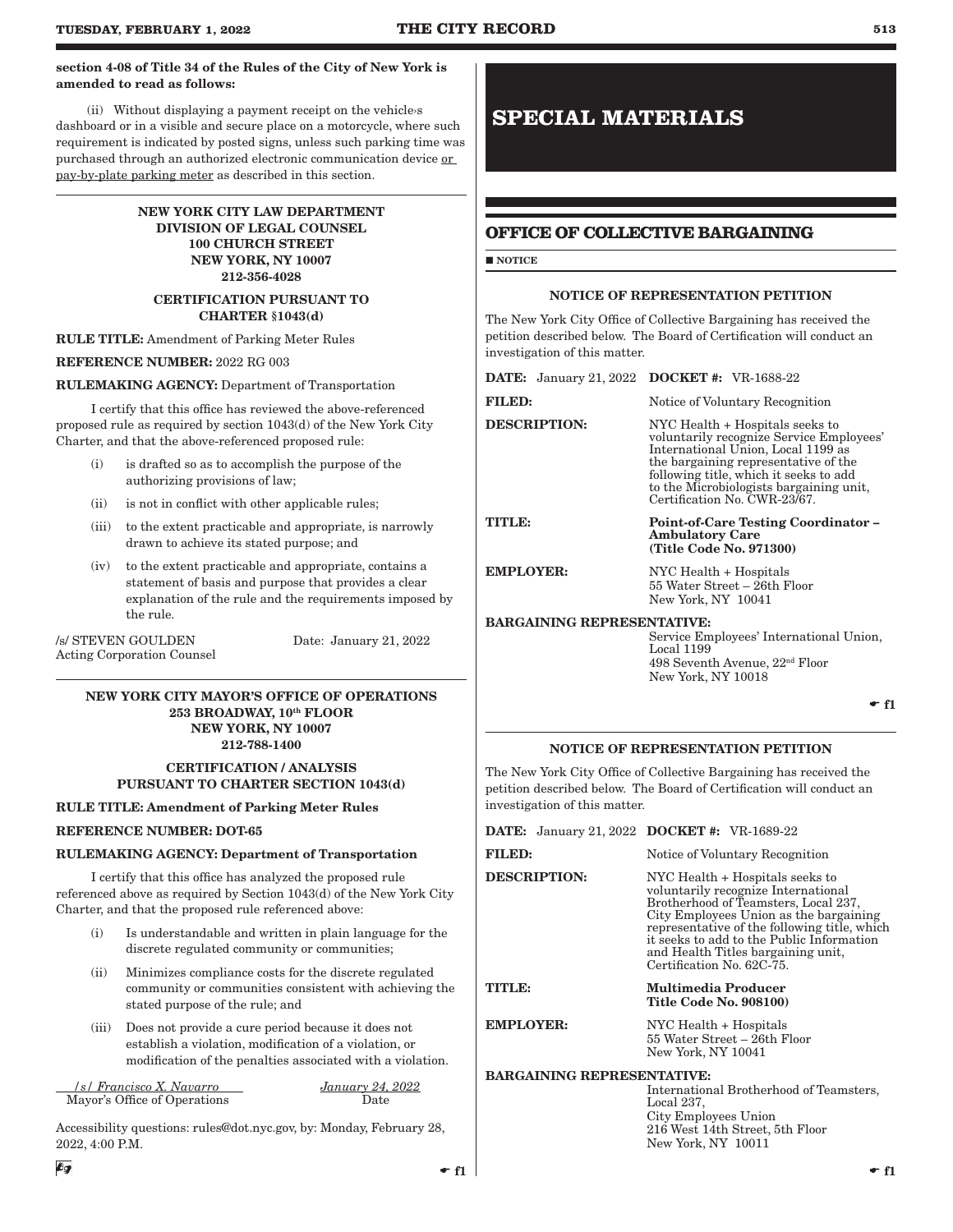NOTICE OF REPRESENTATION PETITION

The New York City Office of Collective Bargaining has received the petition described below. The Board of Certification will conduct an investigation of this matter.

|                     |                                   | <b>DATE:</b> January 21, 2022 <b>DOCKET</b> #: VR-1690-22                                                                                                                                                                                                                                                             |  |  |  |  |
|---------------------|-----------------------------------|-----------------------------------------------------------------------------------------------------------------------------------------------------------------------------------------------------------------------------------------------------------------------------------------------------------------------|--|--|--|--|
| <b>FILED:</b>       |                                   | Notice of Voluntary Recognition                                                                                                                                                                                                                                                                                       |  |  |  |  |
| <b>DESCRIPTION:</b> |                                   | NYC Health + Hospitals seeks to<br>voluntarily recognize Civil Service<br>Technical Guild, Local 375, District Council<br>37, AFSCME, AFL-CIO, as the bargaining<br>representative of the following title, which<br>it seeks to add to the Engineering and<br>Scientific bargaining unit, Certification No.<br>26-78. |  |  |  |  |
| TITLE:              |                                   | <b>Healthcare Engineering Technician,</b><br>Levels I and II<br>(Title Code Nos. 225710 and 225720)                                                                                                                                                                                                                   |  |  |  |  |
| <b>EMPLOYER:</b>    |                                   | NYC Health + Hospitals<br>55 Water Street – 26th Floor<br>New York, NY 10041                                                                                                                                                                                                                                          |  |  |  |  |
|                     | <b>BARGAINING REPRESENTATIVE:</b> | Civil Service Technical Guild, Local 375                                                                                                                                                                                                                                                                              |  |  |  |  |

District Council 37, AFSCME, AFL-CIO 125 Barclay Street, Room 510 New York, NY 10007

**OFFICE OF LABOR RELATIONS**

#### **NOTICE**

AGREEMENT entered into this 12th day of January, 2021, by and between the City of New York and related public employers pursuant to and limited to their respective elections or statutory requirement to be covered by the New York City Collective Bargaining Law and their respective authorizations to the City to bargain on their behalf (hereinafter referred to jointly as the "**Employer**"), and Local 372, and District Council 37, A.F.S.C.M.E., AFL-CIO (hereinafter referred to as the "Union"), for the forty-four  $(44)$  month period from September 26, 2017 to May 25, 2021.

### *W I T N E S S E T H* :

WHEREAS, the parties hereto have entered into collective bargaining and desire to reduce the results thereof to writing,

NOW, THEREFORE, it is mutually agreed as follows:

### ARTICLE I - UNION RECOGNITION AND UNIT DESIGNATION

### Section 1.

The **Employer** recognizes the **Union** as the sole and exclusive collective bargaining representative for the bargaining unit set forth below, consisting of employees of the **Employer**, wherever employed, whether full-time, part-time, per annum, hourly or per diem, in the below listed title, and in any successor title(s) that may be certified by the Board of Certification of the Office of Collective Bargaining to be part of the unit herein for which the Union is the exclusive collective bargaining representative and in any positions in Restored Rule X titles of the Classified Service the duties of which are or shall be equated by the City Personnel Director and the Director of the Budget for salary purposes to the below listed title:

### 70205 School Crossing Guard

Section 2.

The terms "employee" and "employees" as used in this Agreement shall mean only those persons in the unit described in Section 1 of this Article.

### ARTICLE II - DUES CHECKOFF

### Section 1.

- a. The Union shall have the exclusive right to the checkoff and transmittal of dues on behalf of each employee in accordance with the Mayor's Executive Order No. 98, dated May 15, 1969, entitled "Regulations Relating to the Checkoff of Union Dues" and in accordance with the Mayor's Executive Order No. 107, dated December 29, 1986, entitled "Procedures for Orderly Payroll Check-Off of Union Dues and Agency Shop Fees."
- b. Any employee may consent in writing to the authorization of the deduction of dues from the **employee's** wages and to the designation of the Union as the recipient thereof. Such consent, if given, shall be in a proper form acceptable to the City, which bears the signature of the employee.

### Section 2.

 $\text{f1}$ 

The parties agree to an agency shop to the extent permitted by applicable law, as described in a supplemental agreement hereby incorporated by reference into this Agreement.

### ARTICLE III - SALARIES

Section 1.

The maximum salary for a title shall not constitute a bar to the payment of any salary adjustment or pay differentials provided for in this Agreement but the said increase above the maximum shall not be deemed a promotion.

### Section 2.

Employees in the title School Crossing Guard shall be subject to the following specified hourly salary rates:

### a. Effective September 26, 2017

|              |                           |          | Incumbent            |         |                          |         |
|--------------|---------------------------|----------|----------------------|---------|--------------------------|---------|
|              |                           |          | rate                 | Hired   | Hired                    |         |
|              |                           |          | hired after          | between | between                  |         |
|              |                           |          | 6/30/86              | 7/1/85  | 7/1/84                   | Hired   |
|              |                           | Hiring   | $w/1$ year           | ۰       | $\overline{\phantom{a}}$ | before  |
|              |                           | rate $*$ | of service           | 6/30/86 | 6/30/85                  | 7/1/84  |
| Appt. Rate   |                           | \$12.38  | \$12.61              | \$12.95 | \$13.17                  | \$13.42 |
| After 1 yr.  |                           | \$12.38  | \$13.10              | \$13.40 | \$13.63                  | \$13.83 |
| After 2 yrs. |                           |          | \$13.37              | \$13.64 | \$13.86                  | \$14.08 |
| After 3 yrs. |                           |          | \$14.32              | \$14.58 | \$14.73                  | \$14.91 |
|              |                           |          |                      |         |                          |         |
|              | Level $\Pi$ <sup>**</sup> |          | $$15.75$ (Flat Rate) |         |                          |         |

### b. Effective December 31, 2017

|         | Incumbent   |         |         |       |
|---------|-------------|---------|---------|-------|
|         | rate        | Hired   | Hired   |       |
| Level I | hired after | between | between |       |
|         | 6/30/86     | 7/1/85  | 7/1/84  | Hired |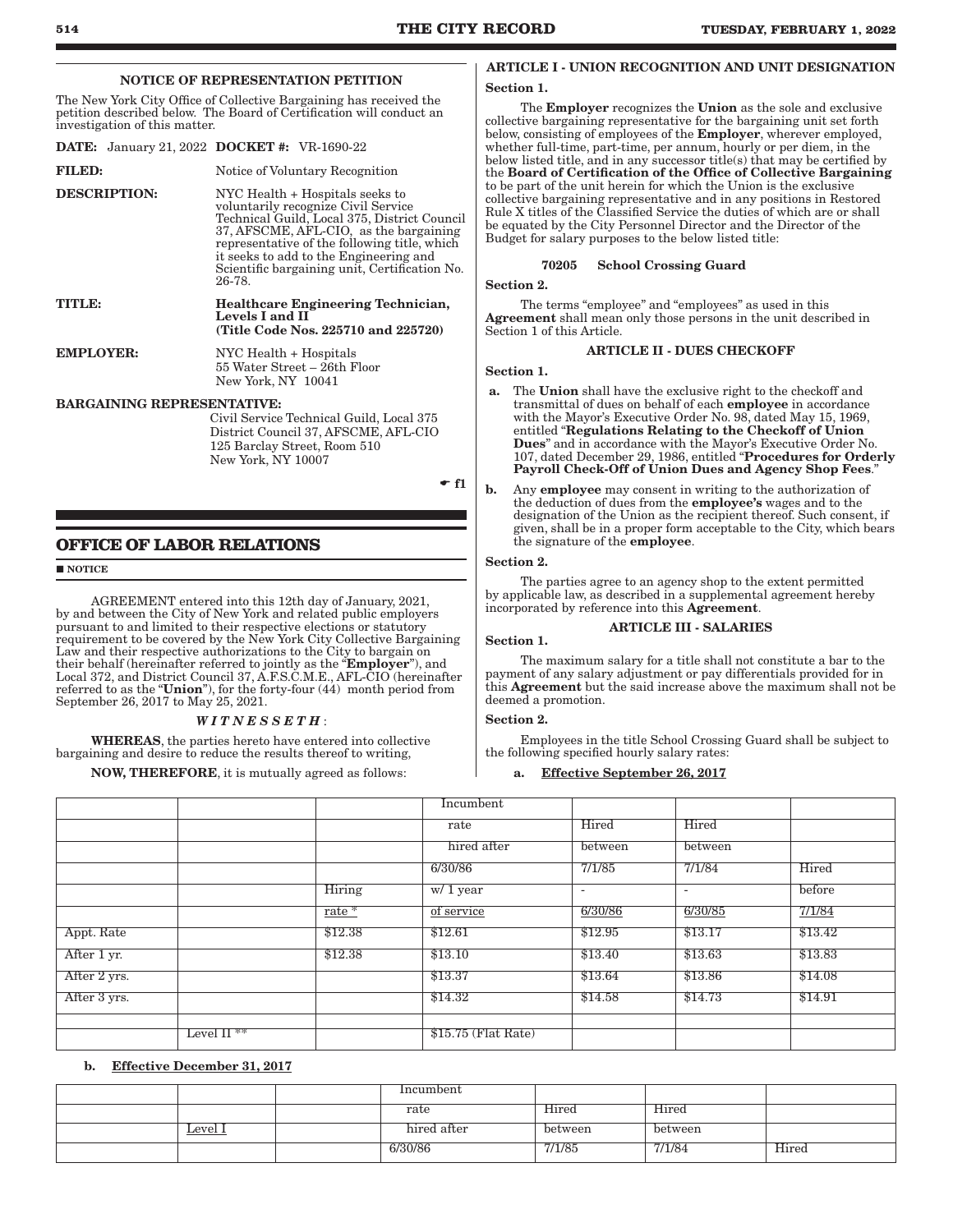### **TUESDAY, FEBRUARY 1, 2022 THE CITY RECORD 515**

|              |               | Hiring  | w/ 1 year            |         |         | before  |
|--------------|---------------|---------|----------------------|---------|---------|---------|
|              |               | $rate*$ | of service           | 6/30/86 | 6/30/85 | 7/1/84  |
| Appt. Rate   |               | \$13.50 | \$13.50              | \$13.50 | \$13.50 | \$13.50 |
| After 1 yr.  |               | \$13.50 | \$13.50              | \$13.50 | \$13.63 | \$13.83 |
| After 2 yrs. |               |         | \$13.50              | \$13.64 | \$13.86 | \$14.08 |
| After 3 yrs. |               |         | \$14.32              | \$14.58 | \$14.73 | \$14.91 |
|              |               |         |                      |         |         |         |
|              | Level II $**$ |         | $$15.75$ (Flat Rate) |         |         |         |

### c. Effective September 26, 2018

|              |                          |          | Incumbent            |                          |                          |         |
|--------------|--------------------------|----------|----------------------|--------------------------|--------------------------|---------|
|              |                          |          | rate                 | Hired                    | Hired                    |         |
|              |                          |          | hired after          | between                  | between                  |         |
|              |                          |          | 6/30/86              | 7/1/85                   | 7/1/84                   | Hired   |
|              |                          | Hiring   | w/ 1 year            | $\overline{\phantom{a}}$ | $\overline{\phantom{a}}$ | before  |
|              |                          | $rate *$ | of service           | 6/30/86                  | 6/30/85                  | 7/1/84  |
| Appt. Rate   |                          | \$13.80  | \$13.80              | \$13.80                  | \$13.80                  | \$13.80 |
| After 1 yr.  |                          | \$13.80  | \$13.80              | \$13.80                  | \$13.94                  | \$14.14 |
| After 2 yrs. |                          |          | \$13.80              | \$13.95                  | \$14.17                  | \$14.40 |
| After 3 yrs. |                          |          | \$14.64              | \$14.91                  | \$15.06                  | \$15.25 |
|              |                          |          |                      |                          |                          |         |
|              | Level $\overline{II}$ ** |          | $$16.10$ (Flat Rate) |                          |                          |         |

### d. Effective December 31, 2018

|              |                           |          | Incumbent                        |                          |         |         |
|--------------|---------------------------|----------|----------------------------------|--------------------------|---------|---------|
|              |                           |          | rate                             | Hired                    | Hired   |         |
|              |                           |          | hired after                      | between                  | between |         |
|              |                           |          | 6/30/86                          | 7/1/85                   | 7/1/84  | Hired   |
|              |                           | Hiring   | $\overline{w}/\overline{1}$ year | $\overline{\phantom{a}}$ |         | before  |
|              |                           | $rate *$ | of service                       | 6/30/86                  | 6/30/85 | 7/1/84  |
| Appt. Rate   |                           | \$15.00  | \$15.00                          | \$15.00                  | \$15.00 | \$15.00 |
| After 1 yr.  |                           | \$15.00  | \$15.00                          | \$15.00                  | \$15.00 | \$15.00 |
| After 2 yrs. |                           |          | \$15.00                          | \$15.00                  | \$15.00 | \$15.00 |
| After 3 yrs. |                           |          | \$15.00                          | \$15.00                  | \$15.06 | \$15.25 |
|              |                           |          |                                  |                          |         |         |
|              | Level $\Pi$ <sup>**</sup> |          | $$16.10$ (Flat Rate)             |                          |         |         |

### e. Effective October 26, 2019

|              |               |          | Incumbent           |                          |                          |         |
|--------------|---------------|----------|---------------------|--------------------------|--------------------------|---------|
|              |               |          | rate                | Hired                    | Hired                    |         |
|              |               |          | hired after         | between                  | between                  |         |
|              |               |          | 6/30/86             | 7/1/85                   | 7/1/84                   | Hired   |
|              |               | Hiring   | $w/1$ year          | $\overline{\phantom{a}}$ | $\overline{\phantom{a}}$ | before  |
|              |               | $rate *$ | of service          | 6/30/86                  | 6/30/85                  | 7/1/84  |
| Appt. Rate   |               | \$15.45  | \$15.45             | \$15.45                  | \$15.45                  | \$15.45 |
| After 1 yr.  |               | \$15.45  | \$15.45             | \$15.45                  | \$15.45                  | \$15.45 |
| After 2 yrs. |               |          | \$15.45             | \$15.45                  | \$15.45                  | \$15.45 |
| After 3 yrs. |               |          | \$15.45             | \$15.45                  | \$15.51                  | \$15.71 |
|              |               |          |                     |                          |                          |         |
|              | Level $II$ ** |          | \$16.58 (Flat Rate) |                          |                          |         |

NOTE:

Rates are on a per hour basis.

\* See Article III, Section 4 (New Hires).

\*\*This level was established pursuant to September 23, 2016 agreement.

### Section 3. Wage Increases.

### a. General Wage Increase

i. The general wage increases, effective as indicated, shall be: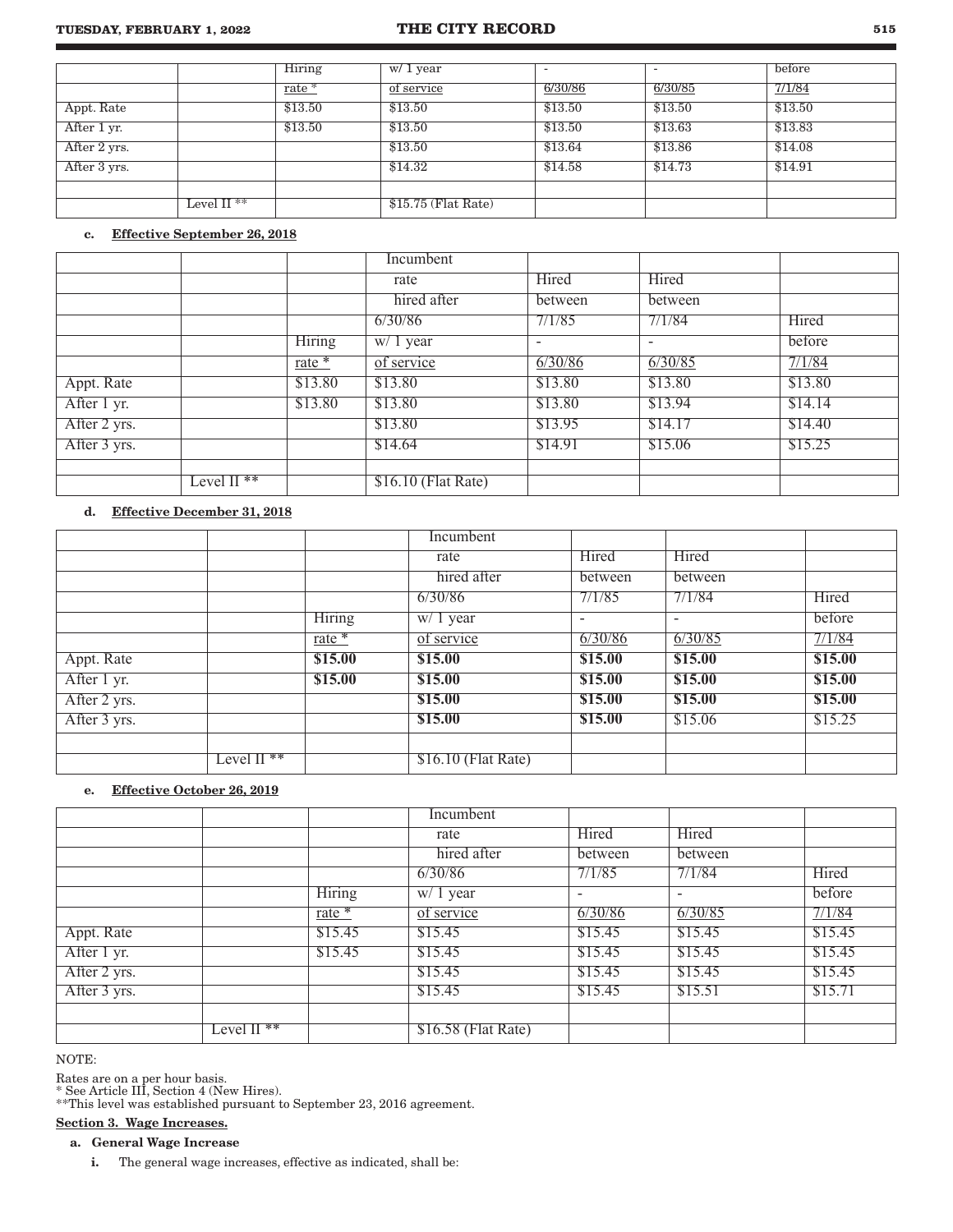- 1. Effective September 26, 2017, Employees shall receive a general increase of 2.00%.
- 2. Effective September 26, 2018, Employees shall receive an additional general increase of 2.25%.
- 3. Effective October 26, 2019, Employees shall receive an additional general increase of 3.00%.
- 4. Part-time per annum, part-time per diem Employees (including seasonal appointees), per session and hourly paid Employees and Employees whose normal work year is less than a full calendar year shall receive the increases provided in Section 3, subsections a(i)(1)-(3) on the basis of computations heretofore utilized by the parties for all such Employees.
- ii. The increases provided for in Section  $3(a)(i)$  above shall be calculated as follows:
	- 1. The general increase in Section  $3(a)(i)(1)$  shall be based upon the base rates (including salary or incremental salary schedules) of the applicable titles in effect on September 25, 2017;
	- 2. The general increase in Section  $3(a)(i)(2)$  shall be based upon the base rates (including salary or incremental salary schedules) of the applicable titles in effect on September 25, 2018;
	- 3. The general increase in Section  $3(a)(i)(3)$  shall be based upon the base rates (including salary or incremental salary schedules) of the applicable titles in effect on October 25, 2019;

iii.

- 1. The general increases provided for in this Section 3(a)  $(i)(1)-(3)$  shall be applied to the base rates, incremental salary levels, and the minimum "hiring rate" and "incumbent rate" and maximum rates (including levels), for the applicable titles.
- Effective October 26, 2019, the general increase provided for in this Section  $3(a)(i)(3)$  shall be applied to "additions to gross." "Additions to gross" shall be defined to include uniform allowances, equipment allowances, transportation allowances, uniform maintenance allowance, assignment differentials, service increments, longevity differentials, advancement increases, assignment (level) increases, and experience, certification, educational, license, evening, or night shift differentials.

### Section 4. New Hires

a. The appointment rate for an employee newly hired on or after September 26, 2017 and appointed at a reduced hiring rate shall be the applicable minimum "hiring rate" set forth in sections 2(a)-(e) of this Article III. On the two year anniversary of the employee's original date of appointment, such employee shall be paid the indicated minimum "incumbent rate" for the applicable title that is in effect on such two year anniversary as set forth in sections 2(a)-(e)of this Article III.

b.

- i. For a title subject to an incremental pay plan, the employee shall be paid the appropriate increment based upon the employee's length of service. Section 2 of this Article III reflects the correct amounts and has been adjusted in accordance with the provisions of Section 3(a)  $(iii)(1)$  of this Article III.
- ii. Employees who change titles or levels before attaining two years of service will be treated in the new title or level as if they had been originally appointed to said title or level on their original hiring date.
- c. For the purposes of Sections 4(a) and 4(b), employees 1) who were in active pay status before September 26, 2017, and 2) who are affected by the following personnel actions after said date shall not be treated as "newly hired" employees and shall be entitled to receive the indicated minimum "incumbent rate" set forth in subsections 2(a)–(e) of this Article III:
	- i. Employees who return to active status from an approved leave of absence.
	- ii. Employees in active status (whether full or part-time) appointed to permanent status from a civil service list, or to a new title (regardless of jurisdictional class or civil service status) without a break in service of more than 31 days.
	- iii. Employees who were laid off or terminated for economic reasons who are appointed from a recall/preferred list or

who were subject to involuntary redeployment.

- iv. Provisional employees who were terminated due to a civil service list who are appointed from a civil service list within one year of such termination.
- v. Permanent employees who resign and are reinstated or who are appointed from a civil service list within one year of such resignation.
- vi. Employees (regardless of jurisdictional class or civil service status) who resign and return within 31 days of such resignation.
- vii. A provisional employee who is appointed directly from one provisional appointment to another.
- viii. For employees whose circumstances were not anticipated by the parties, the First Deputy Commissioner of Labor Relations is empowered to issue, on a case-by-case basis, interpretations concerning application of this Section 4. Such case-by-case interpretations shall not be subject to the dispute resolution procedures set forth in Article XVII of this Agreement.
- d. The First Deputy Commissioner of Labor Relations may, after notification to the affected union(s), exempt certain hard to recruit titles from the provisions of subsection 4.

### Section 5.

In the case of an employee on leave of absence without pay, the salary rate of such employee shall be changed to reflect the salary adjustments specified in Article III.

### Section 6. - Longevity Increment Agreement

- School Crossing Guards in assignment level I with 15 or more years of "City" service in pay status shall receive a longevity increment of 43 cents (\$0.43) per hour.
- b. School Crossing Guards in assignment level II with 15 or more years of "City" service in pay status shall receive a longevity increment of \$800 per annum.
- c. The rules for eligibility for the longevity increment described above in subsection 6a. and 6b. shall be set forth in Appendix A to this Agreement and are incorporated by reference herein.

### Section 7. - Additional Days of Pay

- All regularly employed School Crossing Guards shall receive one additional day of pay (Martin Luther King, Jr.'s Birthday) at their regular daily rate of pay in the month of January. Said additional day of pay shall be paid in the last paycheck in January or the first paycheck in February.
- b. All regularly employed School Crossing Guards shall receive one additional day of pay (Memorial Day) at their regular daily rate of pay in the month of May. Said additional day of pay shall be paid in the first paycheck in June.
- Effective July 1, 2002, all regularly employed School Crossing Guards shall continue to receive four  $(4)$  additional days of pay at their regular daily rate of pay as follows: Columbus Day; Veterans Day; Thanksgiving Day, and day after Thanksgiving Day.
- d. Effective July 1, 2004, all regularly employed School Crossing Guards shall continue to receive three (3) additional days of pay at their regular daily rate of pay as follows: during "Presidents' Week/mid-Winter Recess" or equivalent period in other than Department of Education.
- e. This Section 7 shall not apply to School Crossing Guards Level II, who shall receive the paid holidays set forth in the Citywide Collective Bargaining Agreement.

### Section 8. – Annuity Fund

Effective September 26, 2017, the maximum per annum annuity contribution per employee shall be as follows:

| $9/26/17$ : | \$221 per annum per employee |
|-------------|------------------------------|
| 9/26/18     | \$226 per annum per employee |
| 7/26/19:    | \$318 per annum per employee |
| 10/26/19:   | \$328 per annum per employee |

Annuity contributions shall be pro-rated for part-time and hourly service and shall be increased by future collective bargained general wage increases. Contributions hereunder shall be remitted by the City each twenty-eight (28) days to a mutually agreed upon annuity fund pursuant to the terms of a supplemental agreement to be reached by the parties subject to the approval of the Corporation Counsel.

### ARTICLE IV - HOURS

Section 1.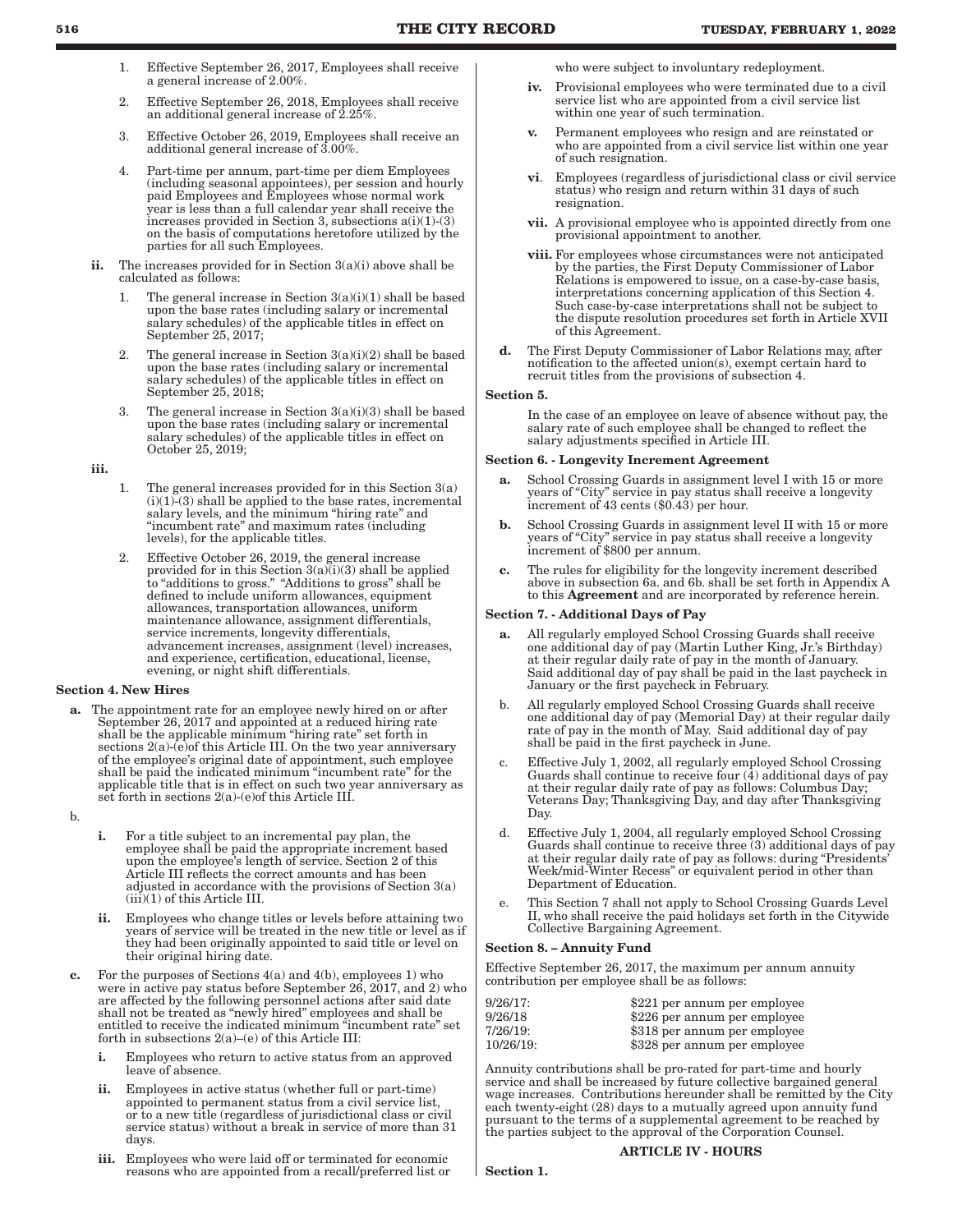No School Crossing Guard Level I may work more than five (5) hours in a work-day.

#### Section 2.

School Crossing Guards Level II shall work 8 hours per day plus up to a 2 hour unpaid break during the work-day, one hour of which shall be an unpaid lunch

### ARTICLE V - HEALTH INSURANCE

School Crossing Guards who regularly work twenty (20) or more hours per week shall be covered by the City's Basic Health Insurance Plan. Health Insurance coverage shall not be provided by the City during the summer recess except as described in Article VIII and to full-time School Crossing Guards in assignment level II.

### ARTICLE VI - WELFARE FUND

### Section 1.

- a. The City shall make contributions to the District Council 37, A.F.S.C.M.E., AFL-CIO Health and Security Fund on behalf of all employees who regularly work 15 hours or more per week on a continuous basis and have been so employed continuously for 90 days prior to the commencement of the obligation of the City to make its contributions provided, however, that the summer recess, authorized leaves of absence or time on a recall list shall not be considered a break in service.
- **b.** In accordance with the election by the **Union** pursuant to the provisions of Article XIII of the 1995-2001 *Citywide Agreement* between the City of New York and related public employers and District Council 37, A.F.S.C.M.E., AFL-CIO, or any successor(s) thereto, the Welfare Fund provisions of that *Citywide Agreement* or any successor(s) thereto shall apply to employees covered by this **Agreement**, as described in Section 1(b) of the *Citywide Agreement*.
- c. When an election is made by the Union pursuant to the provisions of Article XIII, Section 1(b), of the 1995-2001 *Citywide Agreement* between the City of New York and related public employers and District Council 37, A.F.S.C.M.E., AFL-CIO, or any successor(s) thereto, the provisions of Article XIII, Section 1(b) of the *Citywide Agreement* or any successor(s) thereto, shall apply to employees covered by this Agreement, and when such election is made, the Union hereby waives its right to training, education and/or legal services contributions provided in this **Agreement**. In no case shall the single contribution provided in Article XIII, Section 1(b) of the *Citywide Agreement* or any successor(s) thereto, exceed the total amount that the Union would have been entitled to receive if the separate contributions had continued.
- d. Effective July 1, 2002, 11 cents (\$0.11) per hour shall continue to be contributed for the provision of Welfare Fund Benefits during the summer months (from the last day of school in June to the first day of school in September) for School Crossing Guards who received Welfare Fund Benefits during the school year. The 11 cents per hour contribution will be made for each hour for which a School Crossing Guard is in pay status. Payments for this "summer" Welfare Fund contribution will be subject to a separate agreement to be entered into by the parties and no payments shall be made until said separate agreement is executed. Benefits to be provided are limited by the contribution itself. It is understood that if the benefits paid under the relevant schedule exceed the funds on hand for this purpose the benefits will be reduced or terminated. It is understood and agreed that the provisions of this Section (d). are entirely separate and apart from Welfare Fund payments that are contained in Article VI, Sections a, b, and c. It is further understood and agreed that any future increases in Welfare Fund payments as detailed in Sections a, b, and c above shall have no impact on this Section d. and that any increase contemplated for this Section d. shall be subject to negotiations between the parties applicable solely to this separate unit agreement or its successor(s).
- e. Effective July 1, 2002, 5 cents (\$0.05) per hour shall continue to be contributed to establish Welfare Fund benefits for School Crossing Guards who 1) permanently resign their positions as School Crossing Guards, 2) are at least 60 years of age, and 3) have at least 10 calendar years of continuous service as School Crossing Guards prior to leaving their position.

Continuous service shall be defined as time in pay status. However, Christmas, Easter, summer vacations and other school recesses shall not constitute a break in service.

For the purposes of this Article, School Crossing Guards who were terminated in 1975 as a result of the dissolution of the School Crossing Guard Program and who were reappointed by June 30, 1979, shall be deemed not to have had a break in service during the time the employee was terminated. However, the period of time between the employee's termination in

1975 and subsequent reappointment shall not be counted for purposes of calculating the 10 years of service required to receive this benefit.

The 5-cent contribution shall be made for each hour for which any School Crossing Guard is in pay status.

Payments for this Welfare Fund contribution will be subject to a separate agreement to be entered into by the parties, and no payments shall be made until said separate agreement is executed. Benefits to be provided are limited by the contribution itself. It is understood that if the benefits paid under the relevant schedule exceed the funds on hand for this purpose the benefits will be reduced or terminated. It is understood and agreed that the provisions of this Section (e) are entirely separate and apart from Welfare Fund payments that are contained in Article VI, Sections a, b, c, and d. It is further understood and agreed that any future increases in Welfare Fund payments as detailed in Sections a, b, c and d above shall have no impact on this Section (e), and that any increase contemplated for this Section (e) shall be subject to negotiations between the parties applicable solely to this separate unit agreement or its successor(s).

No benefits shall be provided to a School Crossing Guard who leaves her/his position prior to January 1, 1984.

### Section 2.

Sections 1(d) and 1(e) of this Article VI shall not apply to School Crossing Guards Level II, who shall have welfare contributions paid on their behalf pursuant to the provisions of the Citywide Collective Bargaining Agreement.

### Section 3.

The Union agrees to provide welfare fund benefits to domestic partners of covered employees in the same manner as those benefits are provided to spouses of married covered employees.

### Section 4.

In accordance with the Health Benefits Agreement dated January 11, 2001, each welfare fund shall provide welfare fund benefits equal to the benefits provided on behalf of an active employee to widow(er)s, domestic partners and/or children of any employee who dies in the line of duty as that term is referenced in Section 12-126(b)(2) of the New York City Administrative Code. The cost of providing this benefit shall be funded by the Stabilization Fund.

### Section 5.

This Agreement incorporates the terms of the May 5, 2014 and June 28, 2018 Letter Agreements regarding health savings and welfare fund contributions between the City of New York and the Municipal Labor Council, as appended to this agreement.

#### Section 6.

This Agreement incorporates the terms of the January 12, 2017 Letter Agreement regarding welfare fund contributions, as appended to this agreement.

### Section 7.

Effective April 26, 2021, there shall be a recurring \$50 per annum contribution per employee increase to the welfare fund contribution.

### ARTICLE VII - ADDITIONAL HEALTH INSURANCE BENEFIT

Effective July 1, 2002, the sum of 5 cents (\$0.05) per hour shall continue to be contributed to D.C. 37 for remittance to the D.C. 37 Health and Security Fund for each hour worked by a School Crossing Guard in assignment level I. The sums shall be used to provide health insurance coverage for School Crossing Guards who are at least 60 years of age and resign on or after January 1, 1987 with at least 10 regular school years of continuous service in pay status as School Crossing Guards prior to their resignation.

For the purposes of this Article only, continuous service in pay status as a School Crossing Guard shall be counted towards the 10 year service requirement for those employees who were terminated in 1975 as a result of the disbanding of the School Crossing Guard Program and were reappointed by June 30, 1979.

The payments hereunder shall be subject to a separate agreement to be entered into by the parties and approved as to form by the Corporation Counsel. The cost of the benefits provided shall not exceed the contributions made pursuant to this Article VII. If the benefits exceed the available funds, the benefits shall be reduced or terminated.

### ARTICLE VIII - SUMMER HEALTH INSURANCE

### Section 1.

a. Effective July 1, 2002 the City shall continue to pay 9 cents (\$0.09) for each hour a School Crossing Guard Level I is in pay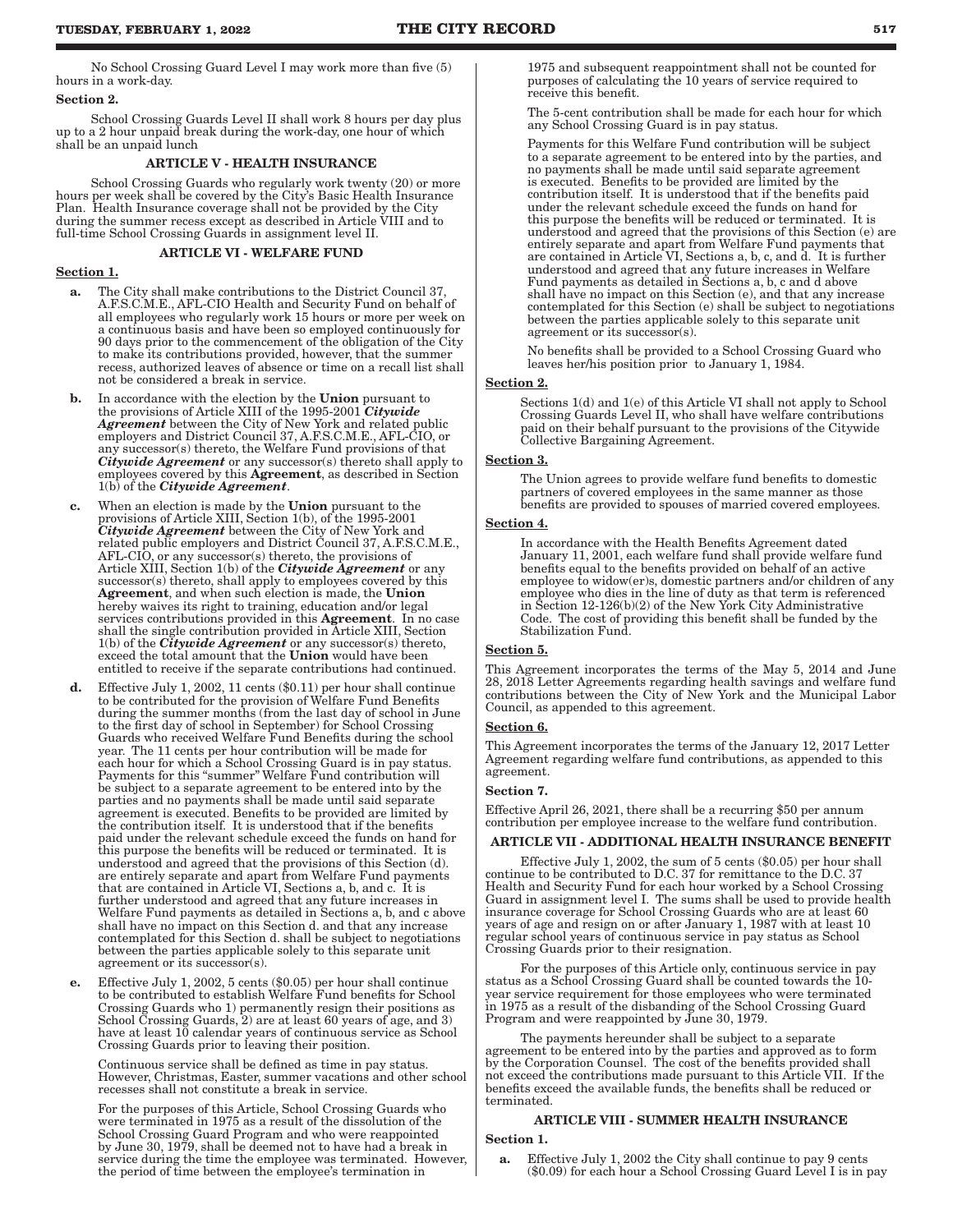status to be contributed toward a trust and agency account, maintained by the New York City Employee Benefit Program.

- b. Effective July 1, 2002, the City shall contribute the sum of \$386,815.27 annually to the Summer Health Insurance Trust and Agency Account. Effective September 18, 2019, the recurring contribution shall be increased by \$1,884,643 to allow the payment of the full cost of summer health insurance for every School Crossing Guard who does not work during the summer. The amount of the recurring contribution shall be subject to future general wage increases applicable to DC37.
- c. In addition to the above, effective September 18, 2019, the City shall make a one-time contribution of \$500,000 to the Trust and Agency Account.

#### Section 2.

- a. The funds contributed to the trust and agency account shall be used to provide or subsidize continued health insurance during the summer months for School Crossing Guards who are eligible for health insurance benefits during the school year and who otherwise meet eligibility criteria as described in Section c below.
- b. The City and the Union shall meet each spring to determine service eligibility requirements for receipt of this benefit and to determine what portion of the health insurance cost shall be borne by the fund and what portion shall be borne by the School Crossing Guard.
- c. In the event that a shortfall in monies in the trust and agency account is projected by the City for any summer vacation period, the City and the Union shall bargain over the extent, if any, to which the City will pay from the trust and agency account towards each affected Guard's coverage.

### ARTICLE IX - POST & PICK

At the beginning of each school year, employees in assignment level I shall have the opportunity to pick their posts within their precinct. Such "picks" will be based on the employee's seniority within his/her precinct at the time post and pick occurs. Should a vacancy occur during the school year, a post and pick system will be instituted on a precinct-wide basis. Such assignments shall be made on the basis of seniority. For the purposes of this Article only, seniority shall be calculated as time served in the precinct as a School Crossing Guard. Time spent within a precinct as a level II shall be included for purposes of calculating precinct seniority

### ARTICLE X – ASSIGNMENT LEVEL II

#### Section 1.

Employees in assignment level II shall be full-time employees subject to the following articles of the School Crossing Guard Collective Bargaining Agreement, including welfare fund contributions as provided therein: I, II, III, X, XI, XIV, XV, XVI, XVII, XVIII, XIX, XX, XXI, XXII, XXIII, XXIV, and XXV.

#### Section 2.

Employees in assignment level II may use annual leave on days when public schools within the employee's assigned area are not in session or during the summer, subject to the needs of the Department and any applicable state and federal laws. Where more than one level II is assigned to a precinct, annual leave requests shall be approved on the basis of seniority on a rotational basis.

#### Section 3.

In the event a level II returns to a level I assignment/pay, whether voluntarily or involuntarily, he or she shall be assigned to an available vacant post. At the next scheduled post and pick the school crossing guard shall be eligible to participate based on his/her precinct seniority.

In the event a level II returns to a level I assignment/pay and the school crossing guard has no prior accrued precinct seniority where there is a vacancy, the school crossing guard shall have the right of first refusal to return to his/her prior precinct should a vacancy become available; and, upon return to that precinct, his/her prior accrued precinct seniority shall be restored.

#### Section 4.

The employer shall post internally *first* for all available Level II positions. Seniority shall be among the factors considered by the Department in determining assignment to level II. Internal postings shall include a requirement for prior school crossing guard experience. In the event there are insufficient internal applicants who have accepted a Level II assignment, the Employer shall notify the Union, and if requested, shall meet with the Union prior to posting any available positions for the public.

### ARTICLE XI - PRODUCTIVITY AND PERFORMANCE

 Delivery of municipal services in the most efficient, effective and courteous manner is of paramount importance to the<br>**Employer** and the **Union**. Such achievement is recognized to be a mutual obligation of both parties within their respective roles and responsibilities. To achieve and maintain a high level of effectiveness, the parties hereby agree to the following terms:

#### Performance Levels

- a. The Union recognizes the Employer's right under the New York City Collective Bargaining Law to establish and/or revise performance standards or norms notwithstanding the existence of prior performance levels, norms or standards. Such standards, developed by usual work measurement procedures, may be used to determine acceptable performance levels, to prepare work schedules and to measure the performance of each employee or group of employees. Notwithstanding the above, questions concerning the practical impact that decisions on the above matters have on employees are within the scope of collective bargaining. The Employer will give the Union prior notice of the establishment and/or revision of performance standards or norms hereunder.
- b. Employees who work at less than acceptable levels of performance may be subject to disciplinary measures in accordance with applicable law.

### c. Performance Compensation

The Union acknowledges the Employer's right to pay additional compensation for outstanding performance.

The Employer agrees to notify the Union of its intent to pay such additional compensation.

### ARTICLE XII - DEATH BENEFIT

If an employee dies during the term of this Agreement because of an injury arising out of and in the course of the employee's employment through no fault of the employee, and in the proper performance of the employee's duties, a payment of twenty-five thousand dollars  $(\$25,000)$  will be made from funds other than those of the Retirement System in addition to any other payment which may be made as a result of such death. Such payment shall be made to the beneficiary so designated, or if no beneficiary is so designated, payment shall be made to the employee's estate.

### ARTICLE XIII - LEAVES

#### Section 1. - Death in Family

Absences for Death in the Family shall be excusable in the discretion of the agency head without charge to sick leave or annual leave balances, upon submittal of evidence satisfactory to the agency head.

- a. Employees shall be permitted absences not to exceed four (4) work-days in the case of death in the immediate family. Immediate family shall be defined for this purpose as spouse; natural, foster or step-parent, child, brother or sister; father-in-law; mother-in-law; or any relative residing in the household.
- b. Bereavement leave shall be granted for the death of a "domestic partner" pursuant to the terms set forth in Executive Order No. 38, dated January 7, 1993 or its successor(s).
- c. When a death in an employee's family occurs while the employee is on annual leave, such time as is excusable for death in the family shall not be charged to annual leave or sick leave.

### Section 2. - Child Care Leave

- a. A child-care leave of absence without pay shall be granted to an employee (male or female) who becomes the parent of a child up to four years of age (or whose domestic partner registered pursuant to Executive Order No. 48, dated January 7, 1993, becomes the parent of a child up to four years of age, either by birth or by adoption, for a period of up to forty-eight (48) months. The use of this maximum allowance will be limited to one instance only. All other confinement and child-care leaves of an employee shall be limited to a thirty-six (36) month maximum.
- b. Prior to the commencement of child-care leave, an employee shall be continued in pay status for a period of time equal to all of the employee's unused accrued annual leave.
- c. Employees, who initially elect to take less than the forty-eight (48) month maximum period of leave or the thirty-six (36) months may elect to extend such leave by up to two extensions, each extension to be a minimum of six (6) months. However, in no case may the initial leave period plus the one or two extensions total more than forty-eight (48) months or thirty-six (36) months.
- d. This provision shall not diminish the right of the Agency Head or the Personnel Director, as set forth in Rule 5.1 of the Leave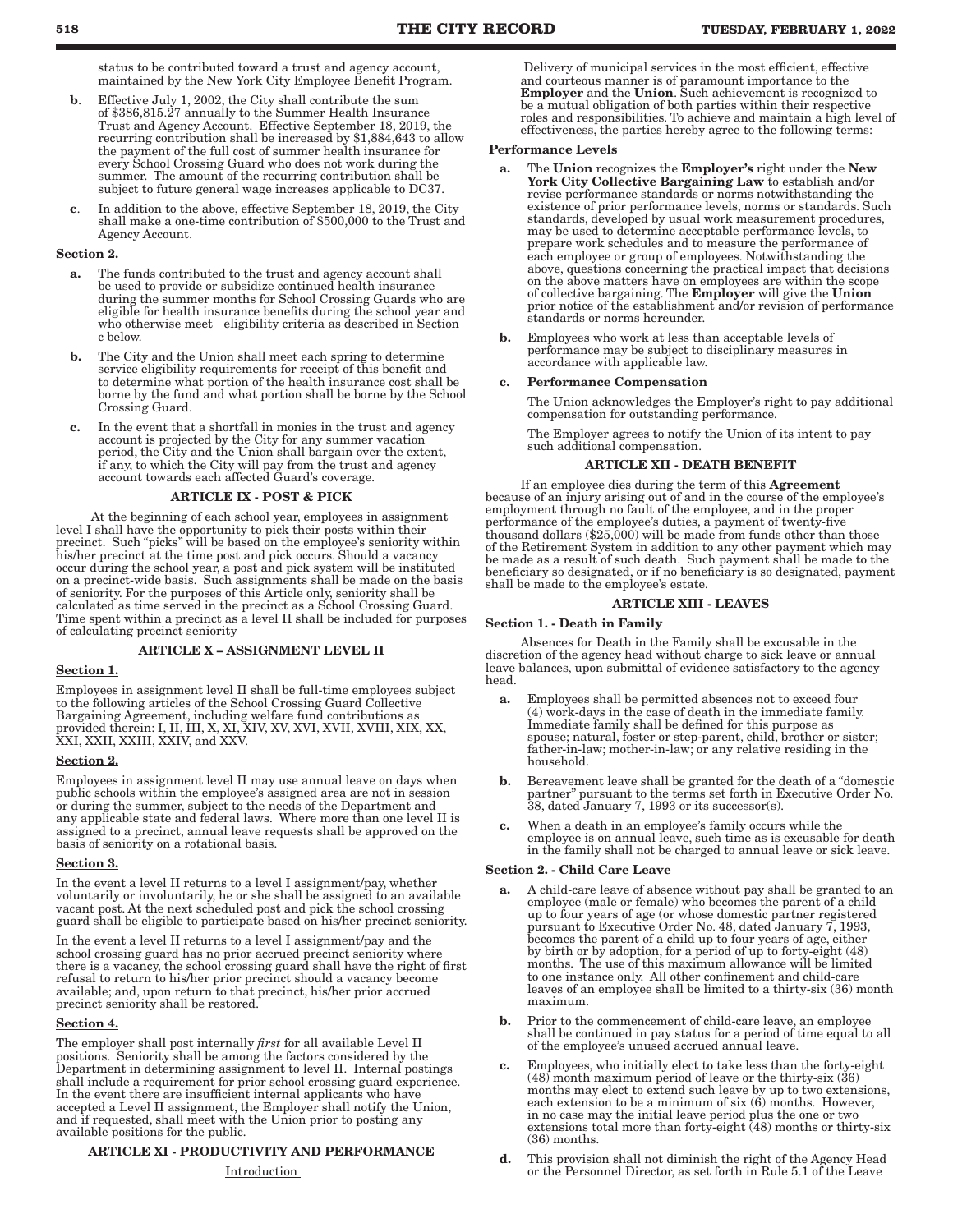Regulations, to grant a further leave of absence without pay for child-care purposes.

### Section 3. - Sick Leave

- a. All employees in assignment level I shall continue to accrue one (1) hour of sick leave for each twenty (20) hours actually worked, to a maximum accrual of 500 hours. Effective July 1, 2004, all employees newly hired on or after July 1, 2004 shall accrue sick leave at the rate of one (1) hour of sick leave for each 24 hours actually worked for the first five (5) years of service.
- b. Employees in assignment level II shall accrue sick leave pursuant to the provisions of the Citywide Collective Bargaining Agreement, as follows:

Employees hired before July 1, 2004 shall be credited with one day of sick leave per month.

For any employees newly hired on or after July 1, 2004, a maximum sick leave accrual of ten (10) days per annum for the first five (5) years of service shall apply. At the beginning of the sixth year of service, the maximum sick leave accrual shall be twelve (12) days per annum.

c. Effective July 1, 2004, employees may use three (3) days per year from their sick leave balances for the care of ill family members. Approval of such leave is discretionary with the agency and proof of disability must be provided by the employee satisfactory to the agency within five (5) days of the employee's return to work.

### Section 4. - Annual Leave

- a. All employees in assignment level I employed prior to July 1, 1985 shall continue to accrue one (1) hour of annual leave for each eleven (11) hours actually worked, to a maximum accrual of 210 hours.
- b. Employees in assignment level I newly hired on or after July 1, 1985 shall accrue annual leave as follows:

At the beginning of the employees first year: 1 hour for every 22 hours actually worked.

At the beginning of the employees second year: 1 hour for every 17 hours actually worked.

At the beginning of the employee's third year: 1 hour for every 17 hours actually worked.

At the beginning of the employee's fourth year: 1 hour for every 15 hours actually worked.

At the beginning of the employee's fifth year: 1 hour for every 11 hours actually worked.

c. Effective July 1, 1991 employees in assignment level I hired on or after July 1, 1985 shall accrue annual leave as follows:

At the beginning of the employee's first year: 1 hour for every 15 hours worked.

At the beginning of the employee's fifth year: 1 hour for every 11 hours worked.

d. Effective July 1, 2004 employees in assignment level I hired on or after July 1, 2004 shall accrue annual leave as follows:

At the beginning of the employee's first year: 1 hour for every 15 hours worked.

At the beginning of the employee's fifth year: 1 hour for every 14 hours worked.

At the beginning of the employee's sixth year: 1 hour for every 13 hours worked.

At the beginning of the employee's seventh year: 1 hour for every 12 hours worked.

At the beginning of the employee's ninth year: 1 hour for every 11 hours worked.

e. Employees in assignment level II shall accrue annual leave pursuant to the provisions of the Citywide Collective Bargaining Agreement, as follows:

Employees hired prior to July 1, 2004:

| <b>Years of Service</b> | <b>Monthly Accrual</b> | <b>Allowance</b> |
|-------------------------|------------------------|------------------|
| First Year              | $10:00$ hours          | $120:00$ hours   |
| Beginning with 5th Year | $13:20$ hours          | $160:00$ hours   |
| Beginning with 8th Year | $16:40$ hours          | $200:00$ hours   |
| Beginning of 15th Year  | $18:00$ hours          | $216:00$ hours   |

Employees hired on or after July 1, 2004:

### Years of Service Monthly Accrual Allowance

| First Year               | $10:00$ hours | $120:00$ hours |
|--------------------------|---------------|----------------|
| Beginning with 5th Year  | $10:40$ hours | $128:00$ hours |
| Beginning with 6th Year  | $11:20$ hours | $136:00$ hours |
| Beginning with 7th Year  | $12:00$ hours | $144:00$ hours |
| Beginning with 8th Year  | $12:40$ hours | $152:00$ hours |
| Beginning with 9th Year  | $13:20$ hours | $160:00$ hours |
| Beginning with 10th Year | $14:00$ hours | $168:00$ hours |
| Beginning with 11th Year | $14:40$ hours | $176:00$ hours |
| Beginning with 12th Year | $15:20$ hours | $184:00$ hours |
| Beginning with 13th Year | $16:00$ hours | $192:00$ hours |
| Beginning with 14th Year | $16:40$ hours | $200:00$ hours |
| Beginning with 17th Year | $18:00$ hours | $216:00$ hours |
|                          |               |                |

### ARTICLE XIV - IDENTIFICATION CARDS

The Employer shall provide to each employee who has served continuously for  $\sin(6)$  months a photo I.D. card. Lost cards shall be reported immediately and replaced at the employee's expense. Upon separation from service, an employee shall not receive her/his final paycheck until the employee has returned the I.D. card issued or has submitted an appropriate affidavit of loss.

### ARTICLE XV - UNIFORM ALLOWANCE

A uniform allowance in the per annum amounts set forth below shall be provided to those employees who are required to wear a uniform which is not supplied by the Employer:

| Effective Date | Annual Amount |
|----------------|---------------|
| 9/26/17        | \$213         |
| 10/26/19       | \$219         |
|                |               |

### ARTICLE XVI - NON-COMPETITIVE LAYOFF PROCEDURE

If budgetary restrictions, consolidations or abolition of functions or other curtailment of activities result in the abolition of non-competitive positions, the suspension among the incumbents in the same class of positions shall be made in inverse order of their original appointment to the agency in the subject class of positions.

The date of original appointment shall be the first date of appointment followed by continuous service up to the time of the abolition or reduction of positions.

An employee who had been terminated from the subject class of positions and who was reappointed in the affected class of positions within one year thereafter shall for the purposes of this Article be deemed to have continuous service except that employees terminated in 1975 as a result of the dissolution of the School Crossing Guard Program and who were reappointed by June 30, 1979, shall for the purposes of this Article be deemed to have continuous service.

A period of an authorized leave of absence without pay or any period during which an employee is suspended from the employee's position pursuant to this Article shall not constitute an interruption of continuous service for the purposes of this Article.

Layoff shall be made from among employees in the same class of positions in the agency except that the Employer may determine the layoff unit (department, bureau, division or other subdivision). In such case layoff shall be made from among incumbents in the same class of positions in each such unit.

Where layoffs are scheduled, the following procedure shall be used:

- (1) Notice shall be provided to the union not less than 30 days before the effective date(s) of such projected layoffs.
- (2) Within such 30-day period designated representatives of the Employer will meet and confer with the designated representatives of the Union with the objective of considering feasible alternatives to all or part of such scheduled layoffs.

Employees in affected titles in the layoff unit shall be laid off in the following order:

- (1) All employees in probationary status in the same title. Among them, layoff shall be in inverse order to date of original appointment.
- (2) All employees who have satisfactorily completed their probationary periods in the same title. Among them, layoff shall be in inverse order to date of original appointment.

In the event of layoff the Employer shall place the names of such employees on a preferred list together with others who have been suspended from the same class of positions. The Employer shall certify such list for filling vacancies in the same class of positions in the layoff unit from which the suspensions were made.

Persons on the list shall be called for reinstatement in the order of their original date of appointment and upon the occurrence of a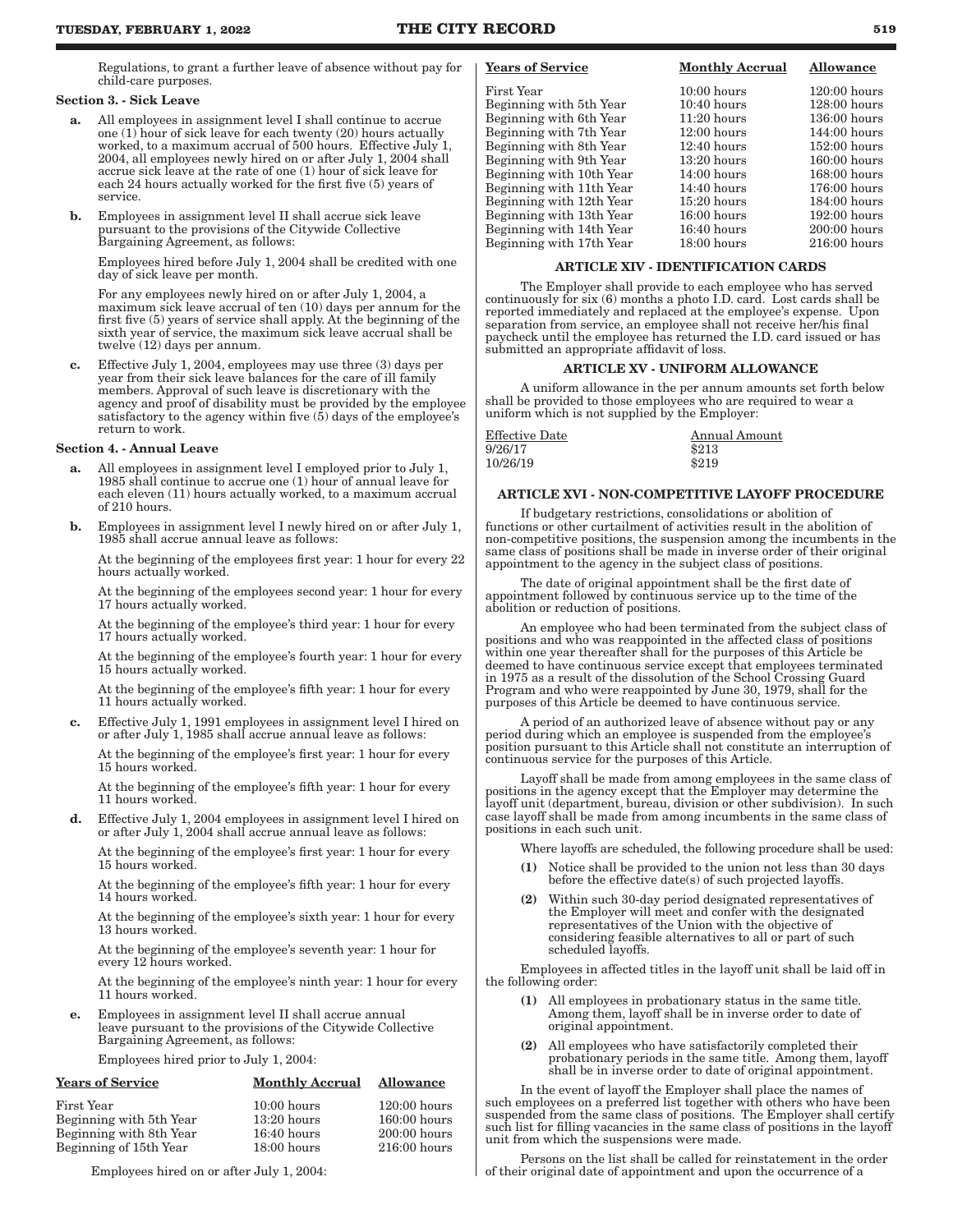vacancy in an appropriate position in the layoff unit shall be certified on the basis of the original date of appointment.

The eligibility for reinstatement of a person on such a preferred list shall not continue for a period longer than four (4) years from the date of separation.

No person suspended or demoted prior to completing his/ her probationary term shall be certified for reinstatement until the exhaustion of all other eligibles on the preferred list and shall be required to complete his/her probationary term upon reinstatement.

Failure or refusal to accept reinstatement from preferred lists to vacancies in the same class of positions shall be deemed relinquishment of eligibility and the employee's name shall be removed from the list.

A person reinstated from a preferred list to his/her former class of positions shall receive at least the same salary he/she was receiving at the time of suspension.

Notwithstanding any other provisions of this Article, the Employer may disqualify for reinstatement and remove from a preferred list the name of any eligible who is physically or mentally disabled for the performance of the duties of the position for which such list is established, or who has been guilty of such misconduct as would result in dismissal.

### ARTICLE XVII - GRIEVANCE PROCEDURE

### Section 1. - Definition:

The term "Grievance" shall mean:

- a. A dispute concerning the application or interpretation of the terms of this Agreement;
- b. A claimed violation, misinterpretation or misapplication of the rules or regulations, *written* policy or orders of the Employer applicable to the agency which employs the grievant affecting terms and conditions of employment; provided, provided, disputes involving the Personnel Rules and Regulations of the City of New York or the Rules and Regulations of the Health and Hospitals Corporation with respect to those matters set forth in the first paragraph of Section 7390.1 of the Unconsolidated Laws shall not be subject to the grievance procedure or arbitration;
- c. A claimed assignment of Employees to duties substantially different from those stated in their job specifications;
- d. A claimed improper holding of an open-competitive rather than a promotional examination;
- e. A claimed wrongful disciplinary action taken against a permanent Employee covered by Section 75(1) of the Civil Service Law or a permanent Employee covered by the Rules and Regulations of the Health and Hospitals Corporation upon whom the agency head has served written charges of incompetence or misconduct while the Employee is serving in the Employee's permanent title or which affects the Employee's permanent status.
- f. Failure to serve written charges as required by Section 75 of the Civil Service Law or the Rules and Regulations of the Health and Hospitals Corporation upon a permanent Employee covered by Section 75(1) of the Civil Service Law or a permanent Employee covered by the Rules and Regulations of the Health and Hospitals Corporation where any of the penalties (including a fine) set forth in Section 75(3) of the Civil Service Law have been imposed.
- g. A claimed wrongful disciplinary action taken against a Non-Competitive employee with more than three (3) months of service in title in the same agency except for employees during the period of a mutually agreed upon extension of probation.

### Section 2.

The Grievance Procedure, except for grievances as defined in Sections  $l(d)$ ,  $l(e)$ , and  $l(g)$  of this Article, shall be as follows:

Employees may at any time informally discuss with their supervisors a matter which may become a grievance. If the results of such a discussion are unsatisfactory, the Employees may present the grievance at STEP I.

All grievances must be presented in writing at all steps in the grievance procedure. For all grievances as defined in Section l(c), no monetary award shall in any event cover any period prior to the date of the filing of the STEP I grievance unless such grievance has been filed within thirty (30) days of the assignment to alleged out-of-title work. No monetary award for a grievance alleging a miscalculation of salary rate resulting in a payroll error of a continuing nature shall be issued unless such grievance has been filed within the time limitation set forth in STEP I below for such grievances; if the grievance is so filed, any monetary award shall in any event cover only the period up to six years prior to the date of the filing of the grievance.

**STEP I** The Employee and/or the Union shall present the grievance in the form of a memorandum to the person designated for such purpose by the agency head no later than 120 days after the date on which the grievance arose except that grievances alleging a miscalculation of salary rate resulting in a payroll error of a continuing nature shall be presented no later than 120 days after the first date on which the grievant discovered the payroll error. The Employee may also request an appointment to discuss the grievance and such request shall be granted. The person designated by the Employer to hear the grievance shall take any steps necessary to a proper disposition of the grievance and shall issue a determination in writing by the end of the third work day following the date of submission.

- **STEP II** An appeal from an unsatisfactory determination at **STEP I** or **STEP I(a)**, where applicable, shall be presented in writing to the agency head or the agency head's designated representative who shall not be the same person designated in **STEP** I. An appeal must be made within five (5) work days of the receipt of the STEP I or STEP I(a) determination. The agency head or designated representative, if any, shall meet with the Employee and/or the Union for review of the grievance and shall issue a determination in writing by the end of the tenth work day following the date on which the appeal was filed.
- **STEP III** An appeal from an unsatisfactory determination at **STEP II** shall be presented by the Employee and/or the Union to the Commissioner of Labor Relations in writing within ten (10) work days of the receipt of the **STEP II** determination. The grievant or the Union should submit copies of the<br>**STEP I** and **STEP II** grievance filings and any agency responses thereto. Copies of such appeal shall be sent to the agency head. The Commissioner of Labor Relations or the Commissioner's designee shall review all appeals from STEP II determinations and shall issue a determination on such appeals within fifteen (15) work days following the date on which the appeal was filed.

**STEP IV** An appeal from an unsatisfactory determination at **STEP III** may be brought solely by the Union to the Office of Collective Bargaining for impartial arbitration within fifteen (15) work days of receipt of the STEP III determination. In addition, the Employer shall have the right to bring directly to arbitration any dispute between the parties concerning any matter defined herein as a "grievance". The Employer shall commence such arbitration by submitting a written request therefor to the Office of Collective Bargaining. A copy of the notice requesting impartial arbitration shall be forwarded to the opposing party. The arbitration shall be conducted in accordance with the Title 61 of the Rules of the City Of New York. The costs and fees of such arbitration shall be borne equally by the Union and the Employer.

> The arbitrator's decision, order or award (if any) shall be limited to the application and interpretation of the Agreement, and the arbitrator shall not add to, subtract from or modify the Agreement. The arbitrator's award shall be final and binding and enforceable in any appropriate tribunal in accordance with Article 75 of the Civil Practice Law and Rules. The arbitrator may provide for and direct such relief as the arbitrator deems necessary and proper, subject to the limitations set forth above and any applicable limitations of law.

### Section 3.

As a condition to the right of the Union to invoke impartial arbitration set forth in this Article, including the arbitration of a grievance involving a claimed improper holding of an open-competitive rather than a promotional examination, the Employee or Employees and the Union shall be required to file with the Director of the Office of Collective Bargaining a written waiver of the right, if any, of such Employee(s) and the Union to submit the underlying dispute to any other administrative or judicial tribunal except for the purpose of enforcing the arbitrator's award.

### Section 4.

A grievance concerning a large number of Employees and which concerns a claimed misinterpretation, inequitable application, violation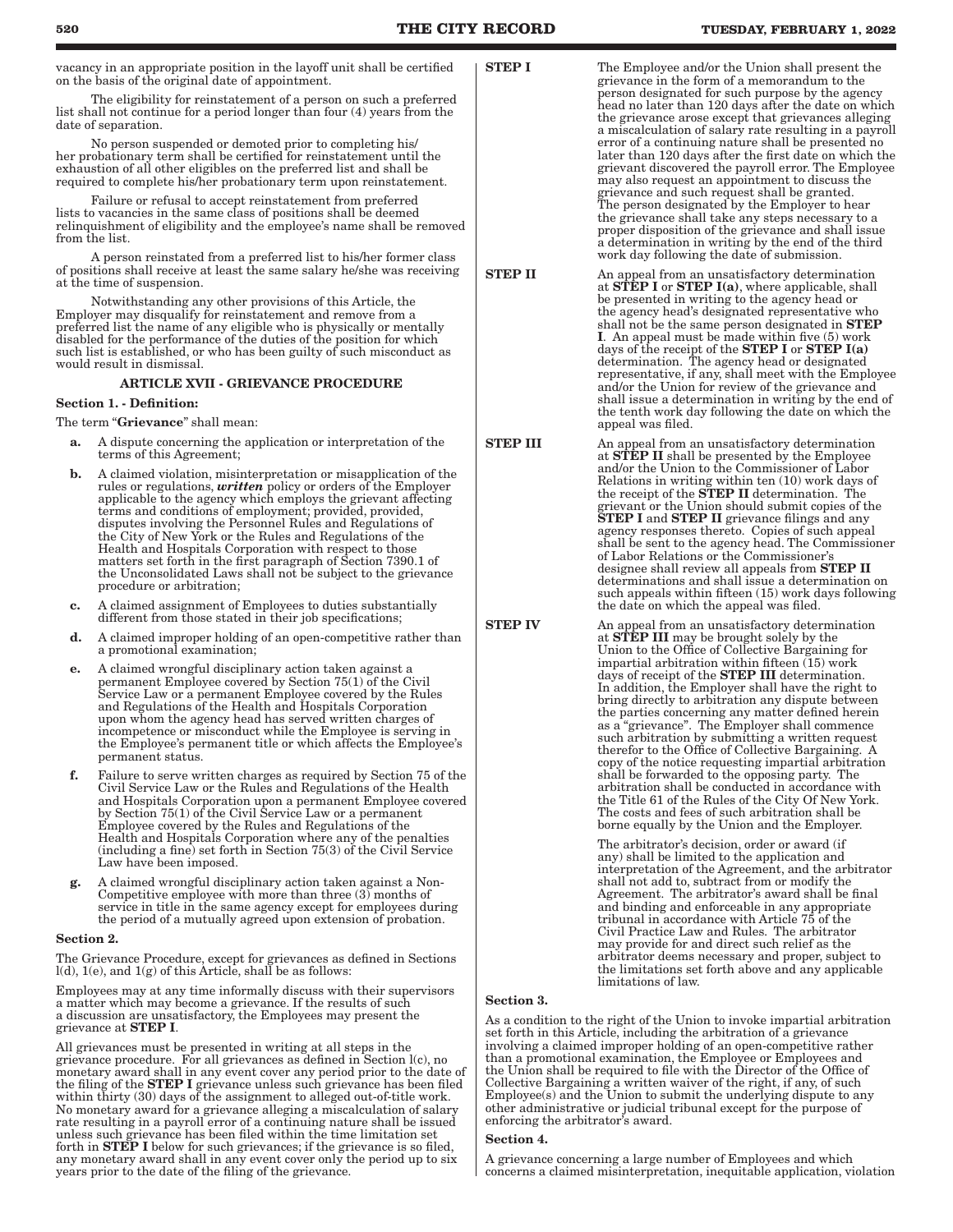or failure to comply with the provisions of this Agreement may be filed directly at **STEP III** of the grievance procedure. Such "group" grievance must be filed no later than 120 days after the date on which the grievance arose, and all other procedural limits, including time limits, set forth in this Article shall apply. All other individual grievance in process concerning the same issues shall be consolidated with the "group" grievance.

### Section 5.

If a determination satisfactory to the Union at any level of the Grievance Procedure is not implemented within a reasonable time, the Union may re-institute the original grievance at STEP III of the Grievance Procedure; or if a satisfactory STEP III determination has not been so implemented, the Union may institute a grievance concerning such failure to implement at STEP IV of the Grievance Procedure.

#### Section 6.

If the Employer exceeds any time limit prescribed at any step in the Grievance Procedure, the grievant and/or the Union may invoke the next step of the procedure, except that only the Union may invoke impartial arbitration under STEP IV.

### Section 7.

The Employer shall notify the Union in writing of all grievances filed by Employees, all grievance hearings, and all determinations. The Union shall have the right to have a representative present at any grievance hearing and shall be given forty-eight (48) hours' notice of all grievance hearings.

#### Section 8.

Each of the steps in the Grievance Procedure, as well as time limits prescribed at each step of this Grievance Procedure, may be waived by mutual agreement of the parties.

### Section 9.

Grievance relating to a claimed wrongful disciplinary action taken against a non-competitive employee covered by this Agreement shall be subject to and governed by the following special procedure:

The provisions contained in this section shall not apply to any of the following categories of employees:

- (a) Probationary employees
- (b) Non-competitive employees with less than three (3) months of service in title.

**Step I(n)** - Following the service of written charges upon an employee a conference shall be held with respect to such charges by a person who is designated by the agency head to review such charges. The employee may be represented at such conference by a representative of the **Union**. The person designated by the agency head to review the charges shall take any steps necessary to a proper disposition of the charges and shall issue a decision in writing by the end of the fifth day following the date of the conference.

**Step II(n)** - If the employee is dissatisfied with the decision in Step  $I(n)$  above, he or she may appeal such decision. The appeal must be within five (5) work days of the receipt of such decision. Such appeal shall be treated as a grievance appeal beginning with Step II of the Grievance Procedure set forth herein.

#### Section 10.

The grievance and the arbitration procedure contained in this Agreement shall be the exclusive remedy for the resolution of disputes defined as "grievances" herein. This shall not be interpreted to preclude either party from enforcing the arbitrator's award in court. This Section shall not be construed in any manner to limit the statutory rights and obligations of the Employer under Article XIV of the Civil Service Law.

#### Section 11. Expedited Arbitration Procedure.

- a. The parties agree that there is a need for an expedited arbitration process which would allow for the prompt adjudication of grievances as set forth below.
- b. The parties voluntarily agree to submit matters to final and binding arbitration pursuant to the New York City Collective Bargaining Law and under the jurisdiction of the Office of Collective Bargaining. An arbitrator or panel of arbitrators, as agreed to by the parties, will act as the arbitrator of any issue submitted under the expedited procedure herein.
- c. The selection of those matters which will be submitted shall include, but not limited to, out-of-title cases concerning all titles, disciplinary cases wherein the proposed penalty is a monetary fine of one week or less or written reprimand, and other cases pursuant to mutual agreement by the parties. The following procedures shall apply:

### i. SELECTION AND SCHEDULING OF CASES:

- (1) The Deputy Chairperson for Disputes of the Office of Collective Bargaining shall propose which cases shall be subject to the procedures set forth in this Section 14 and notify the parties of propose hearing dates for such cases.
- (2) The parties shall have ten business days from the receipt of the Deputy Chairperson's proposed list of cases and hearing schedule(s) raise any objections thereto.
- (3) If a case is not proposed by the Deputy Chairperson for expedited handling, either party may, at any time prior to the scheduling of an arbitration hearing date for such case, request in writing to the other party and to the Deputy Chairperson of Disputes of the Office of Collective Bargaining that said case be submitted to the expedited procedure. The party receiving such request shall have ten business days from the receipt of the request to raise any objections thereto.
- (4) No case shall be submitted to the expedited arbitration process without the mutual agreement of the parties.

### ii. CONDUCT OF HEARINGS:

- (1) The presentation of the case, to the extent possible, shall be made in the narrative form. To the degree that witnesses are necessary, examination will be limited to questions of material fact and cross-examination will be similarly limited. Submission of relevant documents, etc., will not be unreasonably limited and may be submitted as a "packet" exhibit.
- (2) In the event either party is unable to proceed with hearing a particular case, the case shall be rescheduled. However, only one adjournment shall be permitted. In the event that either party is unable to proceed on a second occasion, a default judgment may be entered against the adjourning party at the Arbitrator's discretion absent good cause shown.
- (3) The Arbitrator shall not be precluded from attempting to assist the parties in settling a particular case.
- (4) A decision will be issued by the Arbitrator within two weeks. It will not be necessary in the Award to recount any of the facts presented. However, a brief explanation of the Arbitrator's rationale may be included. Bench decisions may also be issued by the Arbitrator.
- (5) Decisions in this expedited procedure shall not be considered as precedent for any other case nor entered into evidence in any other forum or dispute except to enforce the Arbitrator's award.
- (6) The parties shall, whenever possible, exchange any documents intended to be offered in evidence at least one week in advance of the first hearing date and shall endeavor to stipulate to the issue in advance of the hearing date.

### ARTICLE XVIII - BULLETIN BOARDS: EMPLOYER **FACILITIES**

The Union may post notices on bulletin boards in places and locations where notices usually are posted by the Employer for the employees to read. All notices shall be on Union stationery, and shall be used only to notify employees of matters pertaining to Union affairs. Upon request to the responsible official in charge of a work location, the Union may use Employer premises for meetings during employees' lunch hours, subject to availability of appropriate space and provided such meetings do not interfere with **Employer** business.

### ARTICLE XIX - NO STRIKES

In accordance with the New York City Collective Bargaining Law, as amended, neither the Union nor any employee shall induce or engage in any strikes, slowdowns, work stoppages, mass absenteeism, or induce any mass resignations during the term of this Agreement.

### ARTICLE XX - UNION ACTIVITY

Time spent by employee representatives in the conduct of labor relations with the City and on union activities shall be governed by<br>the terms of **Executive Order No. 75**, as amended, dated March 22, 1973, entitled "Time Spent on the Conduct of Labor Relations between the City and its Employees and on Union Activity" or any other applicable Executive Order.

### ARTICLE XXI - DIRECT DEPOSIT

Effective August 15, 2018, the Employer may require that all newly hired employees be paid exclusively through direct deposit or electronic funds transfer. For employees on direct deposit, the employer may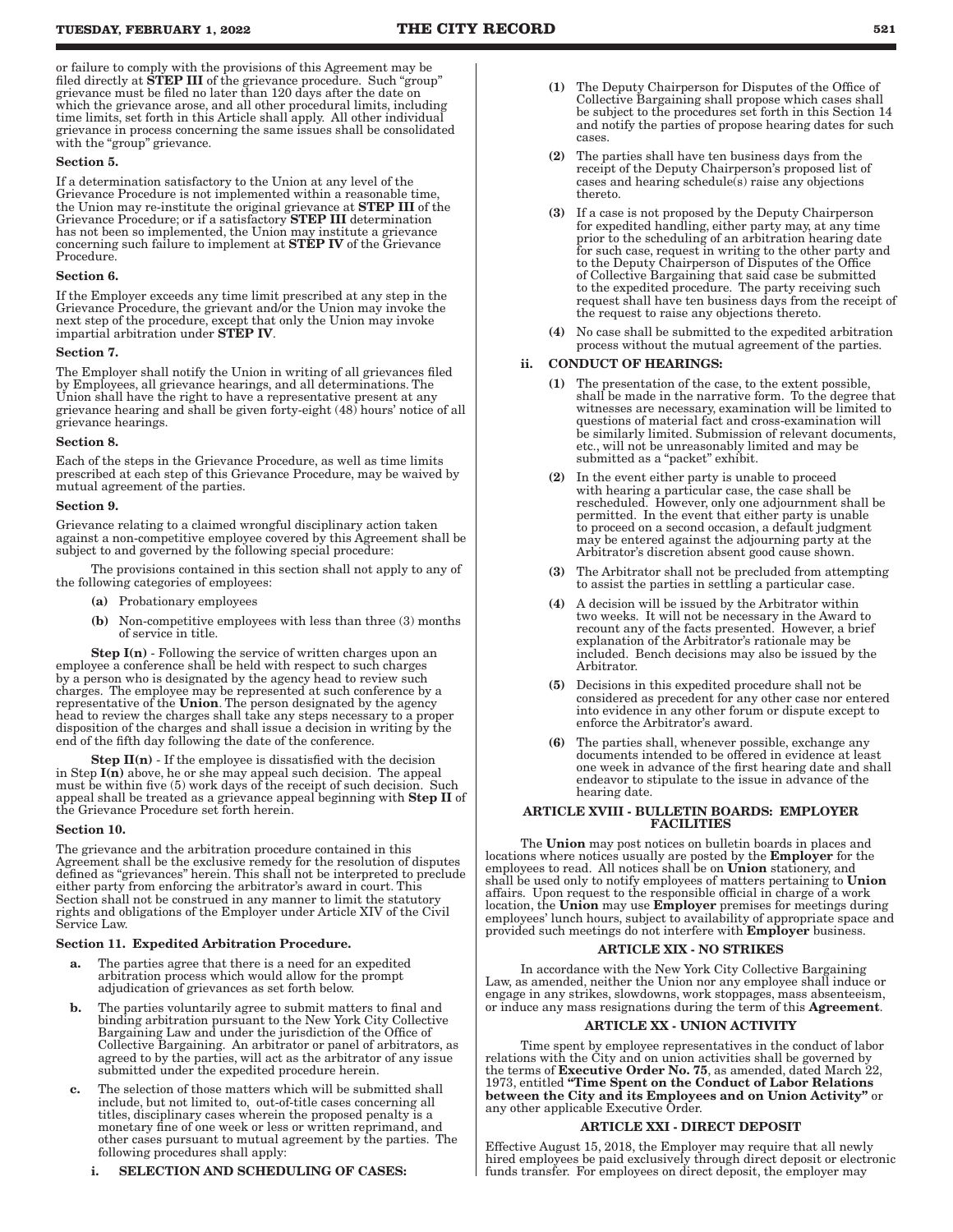provide pay stubs electronically except where the employee has requested in writing to receive a printed pay stub.

Further, the parties shall work together regarding incumbent employees' enrollment in direct deposit, with the objective of 100% of employees being paid electronically.

# ARTICLE XXII – LABOR MANAGEMENT COMMITTEE

#### Section 1.

The Employer and the Union, having recognized that cooperation between management and employees is indispensable to the accomplishment of sound and harmonious labor relations, shall jointly maintain and support a labor-management committee.

### Section 2.

The labor-management committee shall consider and recommend to the agency head changes in the working conditions of the employees within the agency who are covered by this Agreement. The issue of walkie-talkies as a safety matter and the subject hours of staffing needed for school crossing posts shall be appropriate subjects for labor-management discussion. Matters subject to the Grievance Procedure shall not be appropriate items for consideration by the labor-management committee.

### Section 3.

The labor-management committee shall consist of six (6) members who shall serve for the term of this Agreement. The Union shall designate three members and the agency head shall designate three members. Vacancies shall be filled by the appointing party for the balance of the term to be served. Each member may designate one alternate. The committee shall select a chairperson from among its members at each meeting. The chairpersonship of the committee shall alternate between the members designated by the agency head and the members designated by the Union. A quorum shall consist of a majority of the total membership of a committee. The committee shall make its recommendations to the agency head in writing.

### Section 4.

The labor-management committee shall meet at the call of either the Union members or the Employer members at times mutually agreeable to both parties. At least one week in advance of a meeting the party calling the meeting shall provide, to the other party, a written agenda of matters to be discussed. Minutes shall be kept and copies supplied to all members of the committee.

### ARTICLE XXIII - FINANCIAL EMERGENCY ACT

The provisions of this **Agreement** are subject to applicable provisions of law, including the New York State Financial Emergency Act for the City of New York as amended.

### ARTICLE XXIV - APPENDICES

The Appendix or Appendices, if any attached hereto and initialed by the undersigned shall be deemed a part of this Agreement as if fully set forth herein.

### ARTICLE XXV - SAVINGS CLAUSE

In the event that any provision of this Agreement is found to be invalid, such invalidity shall not impair the validity and enforceability of the remaining provisions of this Agreement.

### ARTICLE XXVI - CONTRACTING OUT CLAUSE

The problem of "Contracting-Out" or "Farming-Out" of work normally performed by personnel covered by this Agreement shall be referred to the Labor-Management Committee as provided for in Article XX of this Agreement.

WHEREFORE, we have hereunto set our hands and seals this 12th day of January, 2021.

AFSCME, AFL-CIO

CITY OF NEW YORK AND DISTRICT COUNCIL 37,<br>RELATED PUBLIC EMPLOYERS A.F.S.C.M.E., AFL-CIO RELATED PUBLIC EMPLOYERS AS DEFINED HEREIN

BY:\_\_\_\_\_\_\_\_\_/s/\_\_\_\_\_\_\_\_\_\_\_\_\_\_\_\_ BY:/\_\_\_\_\_\_\_\_\_\_s/\_\_\_\_\_\_\_\_\_ **RENEE CAMPION HENRY GARRIDO**<br>Commissioner of Labor Relations Executive Director Commissioner of Labor Relations

APPROVED AS TO FORM: LOCAL 372, DC 37,

BY:\_\_\_\_\_\_\_\_/s/\_\_\_\_\_\_\_\_\_\_\_\_\_\_ BY:/\_\_\_\_\_\_\_\_\_\_s/\_\_\_\_\_\_\_\_\_ ERIC EICHENHOLZ SHAUN D. FRANCOIS I Acting Corporation Counsel President

APPROVED: FINANCIAL CONTROL BOARD BY:

UNIT: School Crossing Guards

TERM: September 26, 2017 to May 25, 2021

### Appendix A

### Longevity Increment Eligibility Rules

The following rules shall govern the eligibility of Employees for the longevity increments provided for in Article III, Section 6 of the 2017 - 2021 School Crossing Guard Unit Contract:

- 1. Only service in pay status shall be used to calculate the 15 years of service, except that for other than full time per annum Employees only a continuous year of service in pay status shall be used to calculate the 15 years of service. A continuous year of service shall be a full year of service without a break of more than 31 days. Where the regular and customary work year for a title is less than a twelve-month year, such as a school year, such regular and customary year shall be credited as a continuous year of service counting towards the 15 years of service. If the normal work year for an Employee is less than the regular and customary work year for the Employee's title, it shall be counted as a continuous year of service if the Employee has customarily worked that length work year and the applicable agency verifies that information.
- 2. Service in pay status prior to any breaks in service of more than one year shall not be used to calculate the 15 years of service. Where an Employee has less than seven years of continuous service in pay status, breaks in service of less than one year shall be aggregated. Where breaks in service aggregate to more than one year they shall be treated as a break in service of more than one year and the service prior to such breaks and the aggregated breaks shall not be used to calculate the 15 years of service. No break used to disqualify service shall be used more than once.
- The following time in which an Employee is not in pay status shall not constitute a break in service as specified in paragraph 2 above:
	- Time on a leave approved by the proper authority which is consistent with the Rules and Regulations of the New York City Personnel Director or the appropriate personnel authority of a covered organization.
	- (b) Time prior to a reinstatement.
	- (c) Time on a preferred list pursuant to Civil Service Law Sections 80 and 81 or any similar contractual provision.
	- (d) Time not in pay status of 31 days or less.

Notwithstanding the above, such time as specified in subsections a, b and c above shall not be used to calculate the 15 years of service.

- 4. Once an Employee has completed the 15 years of "City" service in pay status and is eligible to receive the \$0.43 longevity increment, the \$0.43 shall become part of the Employee's base rate for all purposes except as provided in paragraph 5 below.
- 5. The \$0.43 longevity increment shall not become pensionable until fifteen months after the Employee begins to receive such \$0.43 increment. Fifteen months after the Employee begins to receive the \$0.43 longevity increment, such \$0.43 longevity increment shall become pensionable and as part of the Employee's base rate, the \$0.43 longevity increment shall be subject to the general increases provided in Article III, Section 3(a) of this Agreement.

November 10, 2021

The City of New York Office of Labor Relations 22 Cortlandt St, 14th Floor New York, NY 10007 http://nyc.gov/olr

Rose Lovaglio-Miller Director of Research and Negotiations District Council 37, AFSCME 55 Water Street New York, New York 10041

### Dear Rose,

This letter serves to confirm the parties' mutual understanding regarding use of the additional compensation fund for collective bargaining units 89, 408, 411, 413, 423, 497 and 498, established pursuant to Section 5 of the 2017-2021 District Council 37 Memorandum of Agreement.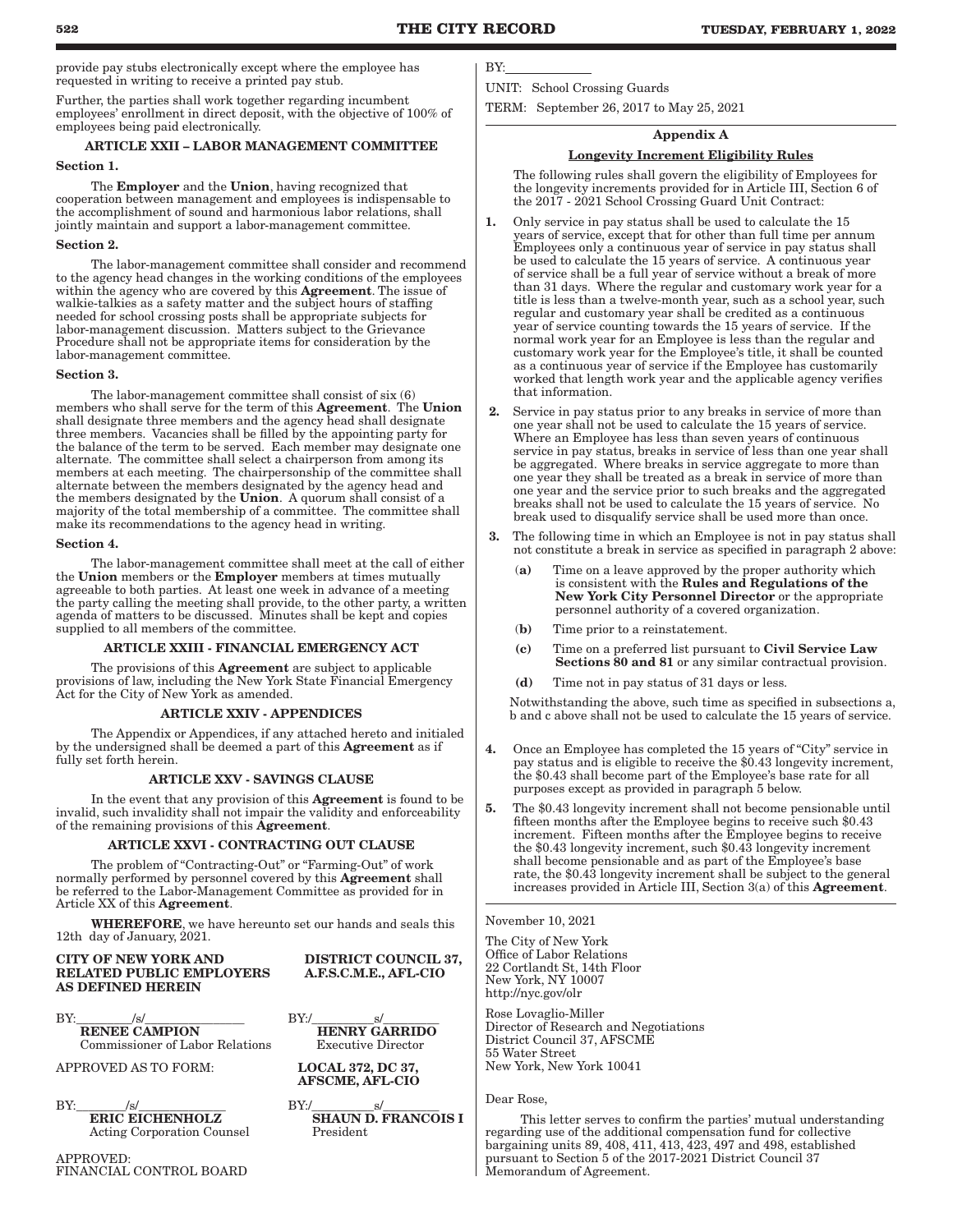Effective July 26, 2019, the parties agree to increase the existing annuity contribution by an additional \$92 per annum for employees in the titles listed in Appendix A, pro-rated for part-time and hourly service at a rate of \$0.05 per hour (up to a maximum of \$92 per annum). This amount shall be increased by future collectively bargained general wage increases.

The parties agree that the benefits pursuant to this letter agreement fully exhaust the 0.20% additional compensation fund for the above-referenced collective bargaining units.

If the above accords with your understanding, please indicate your acceptance by signing below.

Very truly yours,

/s/

Behalf of

Renee Campion

Agreed and Accepted on

Agreed and Accepted on Behalf of District Council 37, AFSCME, AFL-CIO Local 372

BY: \_\_\_\_\_\_\_\_\_\_\_\_\_\_/s/\_\_\_\_\_\_\_\_\_\_\_\_\_ By:\_\_\_\_/s/\_\_\_\_\_\_\_\_\_\_\_\_\_\_\_ Rose Lovaglio-Miller Shaun D. Francois I<br>Director of Research and Negotiations President Director of Research and Negotiations

Agreed and Accepted on Behalf of The Department of Education

 $BY:$  /s/

Randy Asher Deputy CEO, Labor Policy

### APPENDIX A

| <b>Title Code</b> | Alpha Title Title<br>Code |                                          | <b>CBU</b> |
|-------------------|---------------------------|------------------------------------------|------------|
| 56056             | N/A                       | <b>COMMUNITY ASSISTANT</b>               | 498        |
| 56057             | N/A                       | <b>COMMUNITY ASSOC</b>                   | 498        |
| 56058             | N/A                       | COMMUNITY COORDINATOR                    | 498        |
| 82206             | <b>RFWKN</b>              | <b>FAMILY PARAPROFESSIONAL</b>           | 423        |
| 90605             | <b>RFIAN</b>              | FILM INSPECTION ASST                     | 411        |
| 05242             | <b>RHSAN</b>              | <b>HEALTH SERVICE AIDE</b>               | 413        |
| 56060             | N/A                       | <b>JR SCHOOL NEIGHBRD WRKR</b>           | 498        |
| 56063             | N/A                       | PRIN SCHL NEIGHBRD WRKR                  | 498        |
| 82205             | <b>RAIDN</b>              | <b>SCHOOL AIDE</b>                       | 413        |
| 70205             | N/A                       | <b>SCHOOL CROSSING GUARD</b>             | 89         |
| 54503             | N/A                       | <b>SCHOOL LUNCH AIDE</b>                 | 408        |
| 54505,5450E       | N/A                       | <b>SCHOOL LUNCH ASSISTANT</b>            | 408        |
| 54513             | N/A                       | SCHOOL LUNCH ASST(COOK)                  | 408        |
| 54501             | <b>RSLHN</b>              | <b>SCHOOL LUNCH HELPER</b>               | 408        |
| 54511             | N/A                       | <b>SCHOOL LUNCH LOAD/HAND</b>            | 408        |
| 56061             | N/A                       | <b>SCHOOL NEIGHBORHD WRKR</b>            | 498        |
| 54512             | N/A                       | SR SCHOOL LNCH AID(COOK                  | 408        |
| 54504             | N/A                       | <b>SR SCHOOL LUNCH AIDE</b>              | 408        |
| 54502             | <b>RSSLN</b>              | <b>SR SCHOOL LUNCH HELPER</b>            | 408        |
| 56062             | N/A                       | <b>SR SCHOOL NEIGHBRD</b><br>WRKR        | 498        |
| 70003             | <b>SAIDN</b>              | <b>SUB SCHOOL AIDE</b>                   | 413        |
| 70001             | <b>SSLHN</b>              | <b>SUB SCHOOL LUNCH</b><br><b>HELPER</b> | 408        |
| 70002             | <b>SSSLN</b>              | SUB SR SCHOOL LNCH HLPR                  | 408        |
| 56073             | N/A                       | SUBSTANCE AB PII SP SCH                  | 497        |
| 82209             | <b>RSUDN</b>              | <b>SUPVG SCHOOL AIDE</b>                 | 413        |

### **CHANGES IN PERSONNEL**

|                       |                   |   |       | POLICE DEPARTMENT          |                  |     |               |               |
|-----------------------|-------------------|---|-------|----------------------------|------------------|-----|---------------|---------------|
|                       |                   |   |       | FOR PERIOD ENDING 12/10/21 |                  |     |               |               |
|                       |                   |   | TITLE |                            |                  |     |               |               |
| NAME                  |                   |   | NUM   | <b>SALARY</b>              | <b>ACTION</b>    |     | PROV EFF DATE | <b>AGENCY</b> |
| <b>ACEVEDO</b>        | ANGELA            | М | 90644 | \$32260.0000               | APPOINTED        | YES | 11/28/21      | 056           |
| <b>ACOSTA HERRERA</b> | <b>KEYLA</b>      | R | 10234 | \$17,3000                  | <b>RESIGNED</b>  | YES | 09/19/21      | 056           |
| <b>ADAMS-EDWARDS</b>  | <b>KEENEN</b>     | Α | 70235 | \$88945.0000               | PROMOTED         | NO. | 11/16/21      | 056           |
| <b>AFGAN</b>          | UMAR              |   | 70210 | \$42500.0000               | <b>RESIGNED</b>  | NO. | 11/19/21      | 056           |
| <b>AGOSTO</b>         | <b>JESSICA</b>    | R | 70210 | \$85292.0000               | <b>RETIRED</b>   | NO  | 11/21/21      | 056           |
| <b>AGOSTO</b>         | <b>MARLENE</b>    |   | 70205 | \$15,4500                  | <b>RESIGNED</b>  | YES | 11/02/21      | 056           |
| AHMAD                 | <b>UDNAN</b>      |   | 70260 | \$122892.0000              | PROMOTED         | NO  | 11/02/21      | 056           |
| AKEWUSOLA             | <b>BARIU</b>      | K | 71651 | \$42947.0000               | <b>RESIGNED</b>  | NO. | 11/13/21      | 056           |
| <b>ALSTON</b>         | ANNE MAR          |   | 71012 | \$49742.0000               | <b>RESIGNED</b>  | NO. | 11/19/21      | 056           |
| <b>ALSTON</b>         | SHAWDELL A        |   | 56056 | \$32520.0000               | APPOINTED        | YES | 11/28/21      | 056           |
| <b>ALVARADO</b>       | <b>KRISTOPH A</b> |   | 70210 | \$46000.0000               | <b>RESIGNED</b>  | NO  | 12/03/21      | 056           |
| AMPIE                 | EDDY              | R | 70210 | \$42500.0000               | <b>RESIGNED</b>  | NO  | 11/24/21      | 056           |
| <b>ANDUJAR</b>        | CARMINE           |   | 60817 | \$38287.0000               | <b>RESIGNED</b>  | NO  | 11/18/21      | 056           |
| ANDUJAR               | <b>RAMON</b>      | Α | 70235 | \$88945.0000               | PROMOTED         | NO  | 11/16/21      | 056           |
| ANTOCI                | PHILIP            | R | 21849 | \$115350.0000              | <b>RETIRED</b>   | YES | 11/01/21      | 056           |
| <b>ANTONUCCI</b>      | <b>JOSEPH</b>     | v | 70210 | \$85292.0000               | <b>RESIGNED</b>  | NO  | 10/25/21      | 056           |
| <b>ARVELO</b>         | MELISSA           | Α | 70210 | \$85292.0000               | <b>RESIGNED</b>  | NO  | 12/03/21      | 056           |
| <b>ATTIYEH</b>        | <b>SABRINA</b>    | M | 10147 | \$50518.0000               | PROMOTED         | NO  | 11/21/21      | 056           |
| <b>AUFFREDOU</b>      | <b>THERESA</b>    | А | 60817 | \$50207.0000               | RETIRED          | NO  | 11/25/21      | 056           |
| AZAD                  | MOHAMMAD K        |   | 71652 | \$51370.0000               | PROMOTED         | NO  | 11/21/21      | 056           |
| <b>BADILLO</b>        | <b>CHELSEA</b>    | M | 70210 | \$42500.0000               | <b>RESIGNED</b>  | NO  | 12/03/21      | 056           |
| <b>BAKER</b>          | AMELIA            | Α | 71651 | \$42947.0000               | <b>RESIGNED</b>  | NO  | 11/29/21      | 056           |
| <b>BAKER</b>          | <b>SHEREE</b>     | Ŀ | 60821 | \$67414.0000               | <b>RETIRED</b>   | NO  | 12/01/21      | 056           |
| <b>BAKER III</b>      | <b>ALFRED</b>     | J | 82802 | \$161298.0000              | <b>INCREASE</b>  | YES | 10/24/21      | 056           |
| <b>BALKARAN</b>       | JULIA             | R | 71012 | \$39329.0000               | <b>RESIGNED</b>  | YES | 11/17/21      | 056           |
| <b>BALSDON</b>        | <b>SUZANNE</b>    | N | 70210 | \$51000.0000               | <b>RESIGNED</b>  | NO  | 11/23/21      | 056           |
| <b>BAMBERG</b>        | <b>CHARMAIN A</b> |   | 60817 | \$50207.0000               | RESIGNED         | NO  | 11/20/21      | 056           |
| <b>BARBER</b>         | <b>MATTHEW</b>    | G | 70260 | \$122892.0000              | PROMOTED         | NO  | 11/02/21      | 056           |
| <b>BARNES</b>         | <b>SPENCER</b>    | M | 10234 | \$16.3500                  | <b>RESIGNED</b>  | YES | 09/19/21      | 056           |
| <b>BARRETO</b>        | DANIEL            |   | 70235 | \$88945.0000               | PROMOTED         | NO  | 11/16/21      | 056           |
| <b>BARRETT</b>        | <b>EDWARD</b>     | т | 70260 | \$122892.0000              | PROMOTED         | NO  | 11/02/21      | 056           |
| <b>BARRETT</b>        | MARCIA            | P | 60817 | \$50207.0000               | <b>DISMISSED</b> | NO  | 09/01/21      | 056           |
| <b>BAZELAIS</b>       | EVE               | L | 71012 | \$39329.0000               | <b>RESIGNED</b>  | YES | 11/18/21      | 056           |
| <b>BECKLES</b>        | MARK              |   | 70205 | \$36915.0000               | <b>RESIGNED</b>  | YES | 11/21/21      | 056           |
| <b>BENOWITZ</b>       | TARA              |   | 7021A | \$97324.0000               | <b>RETIRED</b>   | NO  | 11/23/21      | 056           |
| <b>BERNHARDSON</b>    | <b>JENNA</b>      | С | 31170 | \$87000.0000               | <b>RESIGNED</b>  | YES | 11/19/21      | 056           |
| <b>BHUIYAN</b>        | MD                | I | 71651 | \$41881.0000               | <b>RESIGNED</b>  | NO. | 11/07/21      | 056           |
|                       |                   |   |       | POLICE DEPARTMENT          |                  |     |               |               |

### **FOR PERIOD ENDING 12/10/21**

|                         |                 |   | TITLE |               |                  |     |               |        |
|-------------------------|-----------------|---|-------|---------------|------------------|-----|---------------|--------|
| NAME                    |                 |   | NUM   | SALARY        | <b>ACTION</b>    |     | PROV EFF DATE | AGENCY |
| <b>BIENZ</b>            | <b>ANDREW</b>   |   | 70235 | \$89371.0000  | <b>RESIGNED</b>  | NO. | 12/03/21      | 056    |
| BIRCH                   | <b>DOREEN</b>   |   | 60817 | \$50207.0000  | RETIRED          | NO  | 12/02/21      | 056    |
| <b>BLAIR-CALDERON</b>   | NATOYA          | L | 60817 | \$38287.0000  | RESIGNED         | NO. | 12/01/21      | 056    |
| <b>BLAIZE</b>           | <b>AYANNA</b>   | R | 60817 | \$38287.0000  | RESIGNED         | NO. | 11/20/21      | 056    |
| <b>BLASETTI</b>         | <b>RICHARD</b>  | М | 70210 | \$85292.0000  | <b>RETIRED</b>   | NO. | 11/24/21      | 056    |
| <b>BOGUSZEWSKI</b>      | <b>ALESSAND</b> |   | 70205 | \$15.4500     | RESIGNED         | YES | 10/28/21      | 056    |
| <b>BONAVENTURE</b>      | LEE             | D | 70210 | \$85292.0000  | RETIRED          | NO  | 12/03/21      | 056    |
| <b>BONO</b>             | GIORGIA         |   | 56056 | \$32520.0000  | APPOINTED        | YES | 11/28/21      | 056    |
| <b>BOOMER-KONATE</b>    | NETA            | S | 10144 | \$36390.0000  | <b>RESIGNED</b>  | NO. | 11/27/21      | 056    |
| <b>BOWLES</b>           | DAVID           | R | 31105 | \$44807.0000  | APPOINTED        | YES | 11/21/21      | 056    |
| <b>BREITWIESER</b>      | CHRISTIA R      |   | 70210 | \$85292.0000  | RESIGNED         | NO  | 12/03/21      | 056    |
| <b>BRENNAN</b>          | <b>EILEEN</b>   | P | 70205 | \$15.4500     | RESIGNED         | YES | 11/09/21      | 056    |
| <b>BRICENO</b>          | MICHELLE A      |   | 70210 | \$42500.0000  | RESIGNED         | NO. | 10/25/21      | 056    |
| <b>BROOKS</b>           | <b>RACOUEL</b>  | T | 70210 | \$63125.0000  | <b>RETIRED</b>   | NO. | 11/24/21      | 056    |
| <b>BROWN</b>            | ANILEXA         | J | 1002D | \$102493.0000 | APPOINTED        | YES | 11/28/21      | 056    |
| <b>BROWN</b>            | DARRICK         | L | 60817 | \$37136.0000  | RESIGNED         | NO  | 11/19/21      | 056    |
| <b>BROWN</b>            | <b>JAMIAH</b>   | N | 56056 | \$32520.0000  | APPOINTED        | YES | 11/28/21      | 056    |
| <b>BROWN</b>            | MELODY          | C | 10147 | \$56376.0000  | <b>RETIRED</b>   | NO  | 11/25/21      | 056    |
| <b>BROWN</b>            | TROYAN          | A | 70235 | \$88945.0000  | PROMOTED         | NO. | 11/16/21      | 056    |
| <b>BUNCHE</b>           | <b>DOROTHY</b>  | R | 10124 | \$59801.0000  | PROMOTED         | NO  | 11/21/21      | 056    |
| <b>BURGOS</b>           | ANA             | D | 70210 | \$42500.0000  | RESIGNED         | NO. | 12/03/21      | 056    |
| <b>BURNETT</b>          | <b>BRIANA</b>   | R | 71012 | \$39329.0000  | RESIGNED         | YES | 11/18/21      | 056    |
| <b>BURTON</b>           | MARK-STE A      |   | 70210 | \$45000.0000  | RESIGNED         | NO  | 11/23/21      | 056    |
| BUSHUYEV                | YEVGENIY I      |   | 70260 | \$122892.0000 | PROMOTED         | NO. | 11/02/21      | 056    |
| <b>CABRERA</b>          | SAMANTHA M      |   | 70260 | \$122892.0000 | PROMOTED         | NO. | 11/02/21      | 056    |
| CALANDRO                | NICHOLAS P      |   | 70235 | \$89371.0000  | RESIGNED         | NO. | 12/03/21      | 056    |
| CALASANZ                | MARIA           | L | 10124 | \$58122.0000  | PROMOTED         | NO  | 11/21/21      | 056    |
| CALDERON DE LEO YOKAINA |                 | Е | 10234 | \$17.3000     | RESIGNED         | YES | 09/19/21      | 056    |
| CALZOLAIO               | JAMES           | N | 70235 | \$88945.0000  | PROMOTED         | NO  | 11/16/21      | 056    |
| CAMPANELLA              | <b>ELISSA</b>   | J | 10147 | \$50518.0000  | PROMOTED         | NO. | 11/21/21      | 056    |
| CAMPBELL                | ALICHA          | v | 70260 | \$122892.0000 | PROMOTED         | NO  | 11/02/21      | 056    |
| CANNIZZARO              | CHRISTOP        | J | 7021A | \$97324.0000  | RETIRED          | NO  | 11/26/21      | 056    |
| CARABALLO               | <b>HENSLEY</b>  | J | 70210 | \$85292.0000  | <b>RESIGNED</b>  | NO. | 11/25/21      | 056    |
| CARABALLO               | WILFREDO F      |   | 90644 | \$32260.0000  | APPOINTED        | YES | 11/21/21      | 056    |
| CARTIER                 | ANA             | Α | 70205 | \$15.4500     | RESIGNED         | YES | 11/23/21      | 056    |
| CARUSO JR.              | MICHAEL         |   | 70210 | \$42500.0000  | RESIGNED         | NO. | 11/25/21      | 056    |
| CASIANO                 | JULIO           | A | 70235 | \$88945.0000  | PROMOTED         | NO. | 11/16/21      | 056    |
| CASSIDY                 | JOHN-PET A      |   | 70210 | \$85292.0000  | RETIRED          | NO  | 11/26/21      | 056    |
| CASTILLO                | YANNY           |   | 70210 | \$42500.0000  | RESIGNED         | NO. | 12/01/21      | 056    |
| CATALANO                | RICKY           |   | 71652 | \$51370.0000  | PROMOTED         | NO  | 11/21/21      | 056    |
| <b>CELIARE</b>          | <b>BIANCA</b>   | A | 71651 | \$42947.0000  | RESIGNED         | NO  | 11/29/21      | 056    |
| <b>CEN</b>              | LIQIONG         |   | 90644 | \$32260.0000  | <b>APPOINTED</b> | YES | 11/21/21      | 056    |
| CHIU                    | CHRISTOP        |   | 70210 | \$85292.0000  | <b>RETIRED</b>   | NO  | 11/22/21      | 056    |
| CHONG                   | CHLOE           | C | 10234 | \$17.3000     | RESIGNED         | YES | 09/19/21      | 056    |
| CHOWDHURY               | MAHFUZ          | A | 71651 | \$41881.0000  | RESIGNED         | NO. | 11/07/21      | 056    |
| CHOWDHURY               | SARAH           | A | 10234 | \$17.3000     | RESIGNED         | YES | 09/19/21      | 056    |
| CHOWDHURY               | <b>SHARAF</b>   | U | 71651 | \$41493.0000  | RESIGNED         | NO  | 10/27/21      | 056    |
| CLARK                   | ANASTASI        |   | 21744 | \$97138.0000  | INCREASE         | YES | 09/01/21      | 056    |
| <b>CLEMONS-LYNCH</b>    | NICOLE          | R | 60817 | \$50207.0000  | RESIGNED         | NO  | 10/31/21      | 056    |
| CODRU                   | LILIAN          |   | 71652 | \$51370.0000  | PROMOTED         | NO. | 11/21/21      | 056    |